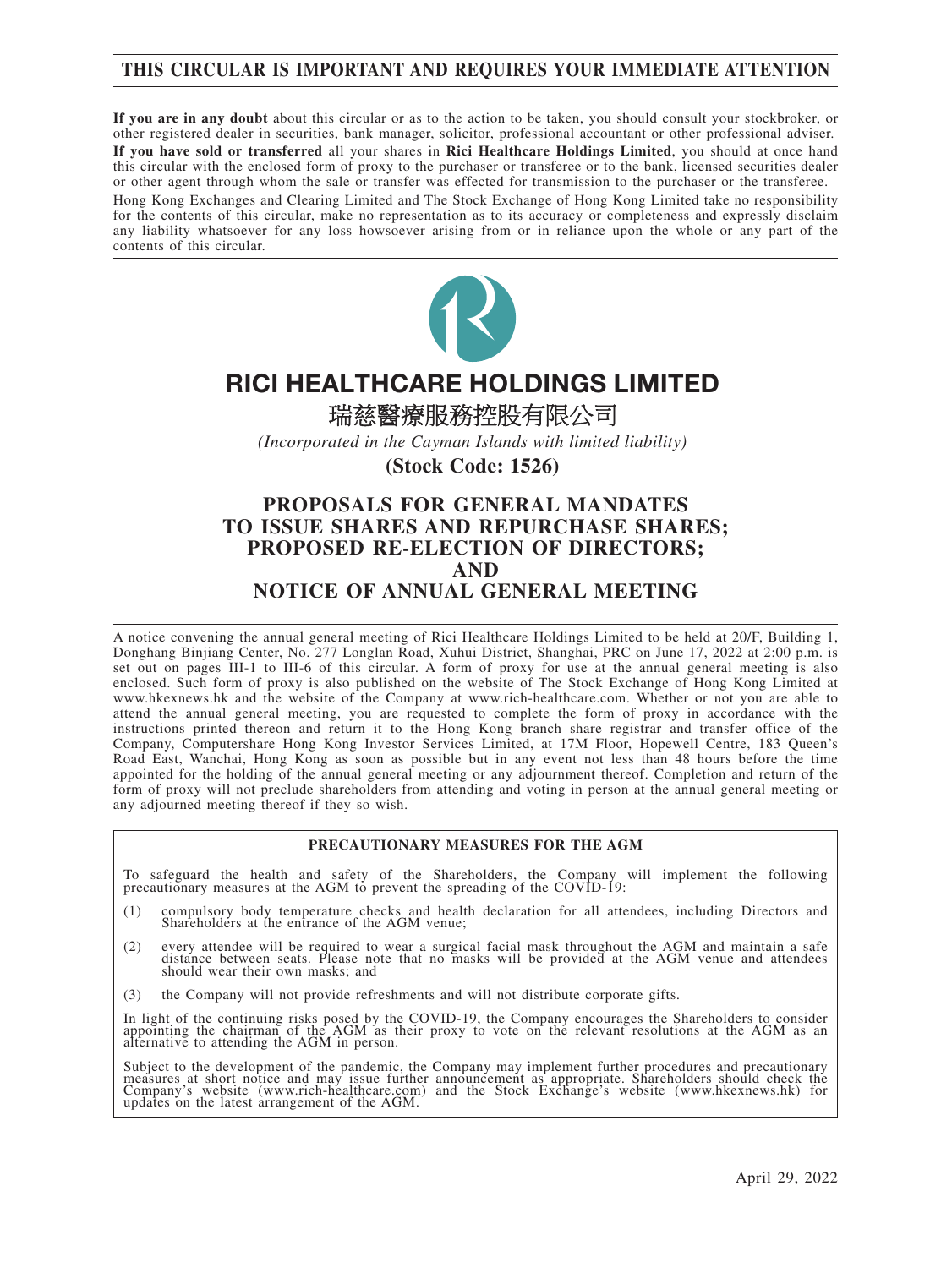## **CONTENTS**

## *Pages*

|                                                                               | 1.  |  | 4      |  |  |
|-------------------------------------------------------------------------------|-----|--|--------|--|--|
|                                                                               | 2.  |  | 5      |  |  |
|                                                                               | 3.  |  | 5      |  |  |
|                                                                               | 4.  |  | 6      |  |  |
|                                                                               | 5.  |  | 6      |  |  |
|                                                                               | 6.  |  | 6      |  |  |
|                                                                               | 7.  |  | $\tau$ |  |  |
|                                                                               | 8.  |  | $\tau$ |  |  |
|                                                                               | 9.  |  | $\tau$ |  |  |
|                                                                               | 10. |  | 8      |  |  |
| - DETAILS OF DIRECTORS PROPOSED FOR RE-ELECTION<br><b>APPENDIX I</b><br>$I-1$ |     |  |        |  |  |
| - EXPLANATORY STATEMENT<br><b>APPENDIX II</b>                                 |     |  |        |  |  |
| - NOTICE OF ANNUAL GENERAL MEETING<br>$III-1$<br><b>APPENDIX III</b>          |     |  |        |  |  |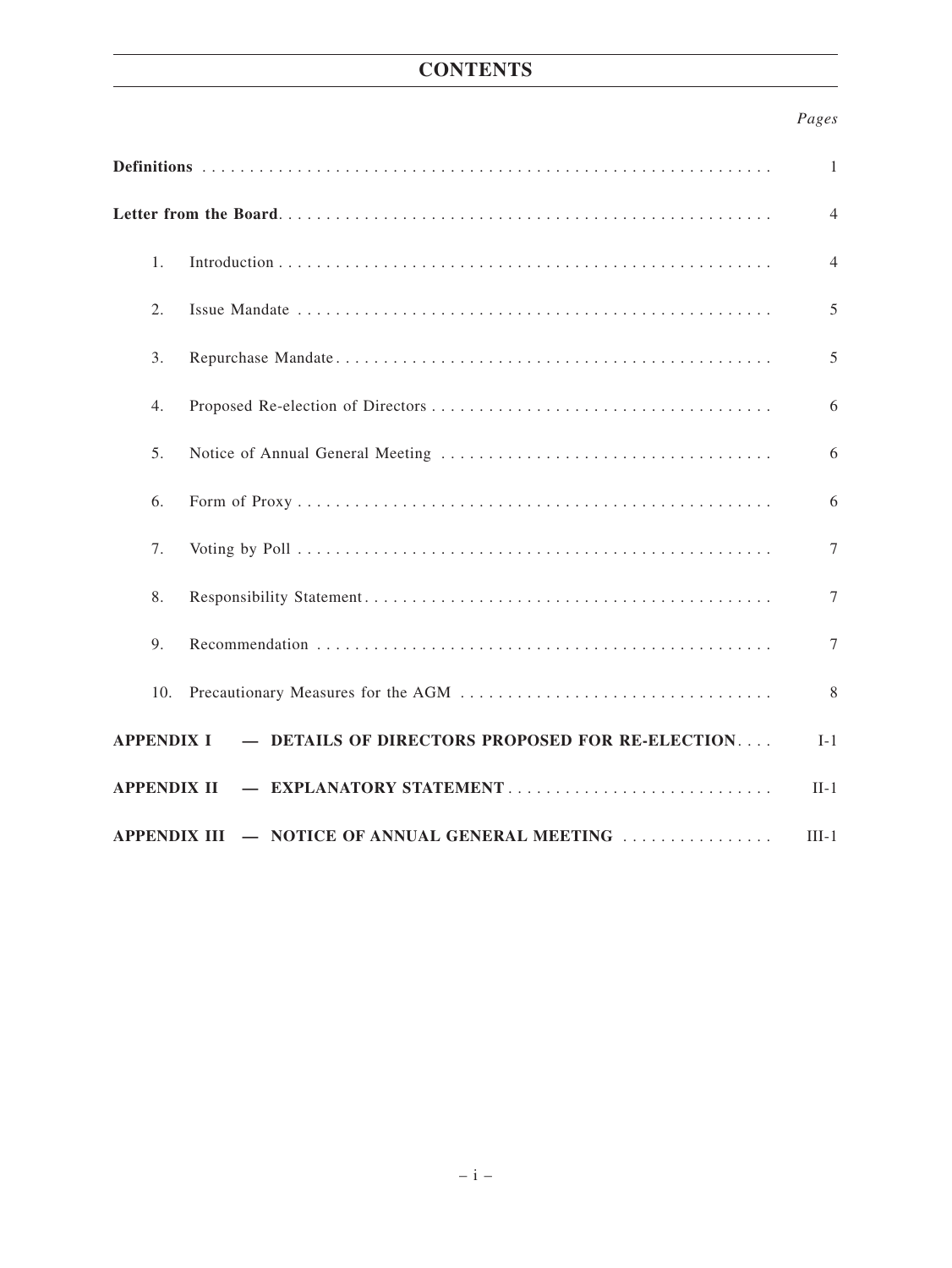## **DEFINITIONS**

*In this circular, unless the context otherwise requires, the following expressions shall have the following meanings:*

| "Annual General Meeting" or "AGM" | the annual general meeting of the Company to be held at 20/F,<br>Building 1, Donghang Binjiang Center, No. 277 Longlan<br>Road, Xuhui District, Shanghai, PRC on Friday, June 17, 2022<br>at 2:00 p.m., or any adjournment thereof and notice of which<br>is set out on pages III-1 to III-6 of this circular                                                |
|-----------------------------------|--------------------------------------------------------------------------------------------------------------------------------------------------------------------------------------------------------------------------------------------------------------------------------------------------------------------------------------------------------------|
| "Articles of Association"         | the articles of association of the Company, as amended,<br>supplemented or otherwise modified from time to time                                                                                                                                                                                                                                              |
| "Board"                           | the board of the Directors                                                                                                                                                                                                                                                                                                                                   |
| "Company"                         | Rici Healthcare Holdings Limited (瑞慈醫療服務控股有限公<br>$\overline{\mathbb{H}}$ ), a company incorporated under the laws of the Cayman<br>Islands with limited liability on July 11, 2014, with its Shares<br>listed on the Main Board of the Stock Exchange                                                                                                        |
| "Cayman Companies Law"            | the Companies Law, Cap. 22 (Law 3 of 1961, as amended,<br>re-enacted or otherwise modified from time to time) of the<br>Cayman Islands                                                                                                                                                                                                                       |
| "COVID-19"                        | coronavirus disease 2019, a disease caused by a novel<br>coronavirus and designated as severe acute respiratory<br>syndrome                                                                                                                                                                                                                                  |
| " $Directory$ "                   | the director(s) of the Company                                                                                                                                                                                                                                                                                                                               |
| "Group"                           | the Company and its subsidiaries                                                                                                                                                                                                                                                                                                                             |
| "Hong Kong"                       | the Hong Kong Special Administrative Region of the PRC                                                                                                                                                                                                                                                                                                       |
| "Issue Mandate"                   | a general and unconditional mandate proposed to be granted to<br>the Directors at the Annual General Meeting to allot, issue<br>and/or deal with the Shares not exceeding 20 per cent of the<br>aggregate nominal amount of the issued share capital of the<br>Company as at the date of passing of the relevant resolution<br>granting the relevant mandate |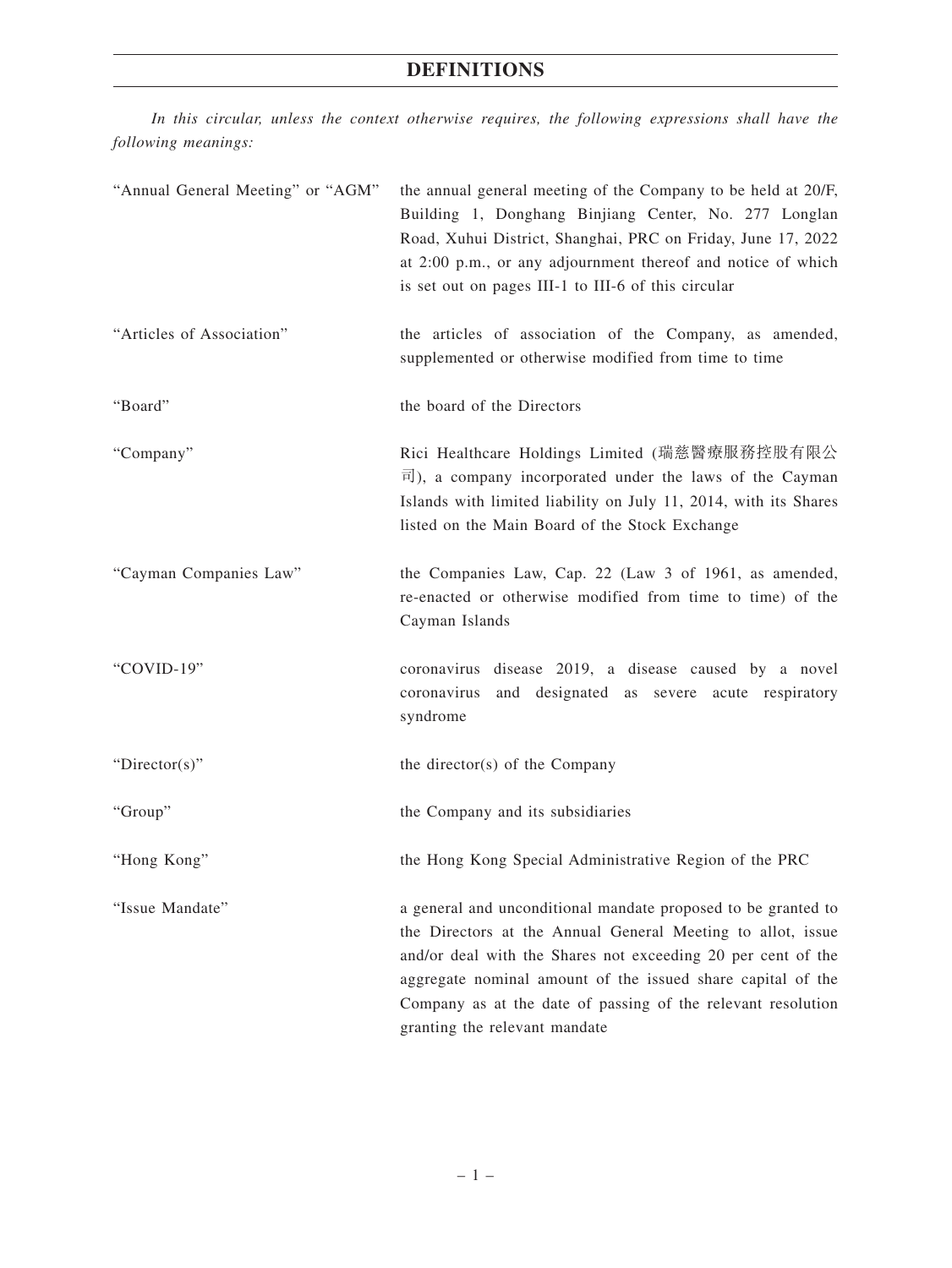## **DEFINITIONS**

| "Latest Practicable Date" | April 21, 2022, being the latest practicable date prior to the<br>printing of this circular for the purpose of ascertaining certain<br>information contained in this circular                                                                                                                                                         |
|---------------------------|---------------------------------------------------------------------------------------------------------------------------------------------------------------------------------------------------------------------------------------------------------------------------------------------------------------------------------------|
| "Listing Rules"           | the Rules Governing the Listing of Securities on the Stock<br>Exchange, as amended from time to time                                                                                                                                                                                                                                  |
| "Memorandum"              | the memorandum of association of the Company, as amended,<br>supplemented or otherwise modified from time to time                                                                                                                                                                                                                     |
| "PRC"                     | the People's Republic of China, excluding, for the purpose of<br>this circular, Hong Kong, Macau and Taiwan, unless otherwise<br>specified                                                                                                                                                                                            |
| "Remuneration Committee"  | the remuneration committee of the Company                                                                                                                                                                                                                                                                                             |
| "Repurchase Mandate"      | a general and unconditional mandate proposed to be granted to<br>the Directors at the Annual General Meeting to repurchase<br>Shares not exceeding 10 per cent of the aggregate nominal<br>amount of the issued share capital of the Company as at the<br>date of passing of the relevant resolution granting the relevant<br>mandate |
| "RMB"                     | Renminbi, the lawful currency of the PRC                                                                                                                                                                                                                                                                                              |
| "SFC"                     | the Securities and Futures Commission of Hong Kong                                                                                                                                                                                                                                                                                    |
| "SFO"                     | Securities and Futures Ordinance (Chapter 571 of the Laws of<br>Hong Kong), as amended, supplemented or otherwise modified<br>from time to time                                                                                                                                                                                       |
| "Share $(s)$ "            | ordinary share(s) in the capital of the Company with a<br>nominal value of US\$0.0001 each                                                                                                                                                                                                                                            |
| "Shareholder(s)"          | holder(s) of the Shares                                                                                                                                                                                                                                                                                                               |
| "Stock Exchange"          | The Stock Exchange of Hong Kong Limited                                                                                                                                                                                                                                                                                               |
| "Takeovers Code"          | the Code on Takeovers and Mergers issued by the SFC, as<br>amended, supplemented or otherwise modified from time to<br>time                                                                                                                                                                                                           |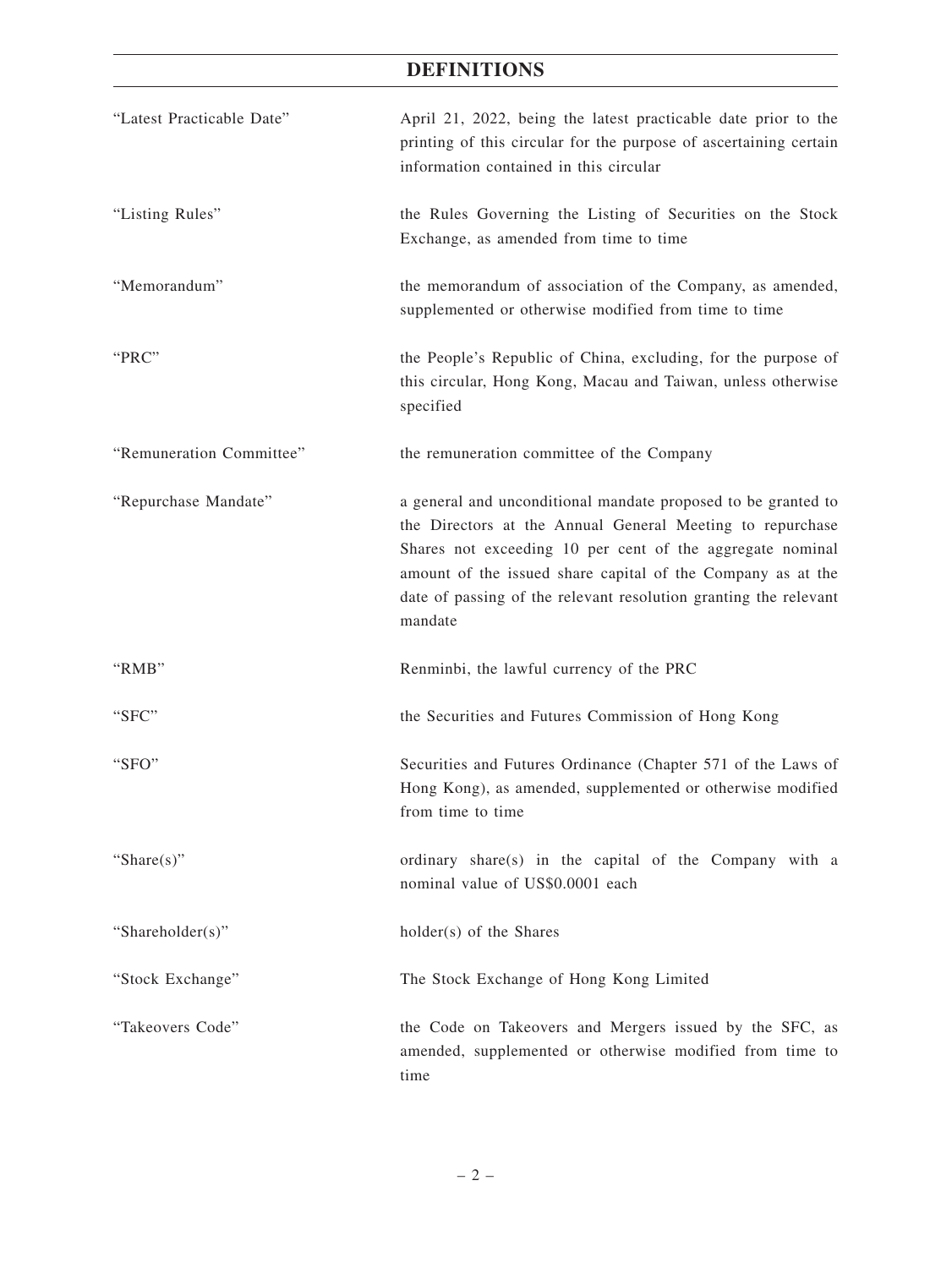## **DEFINITIONS**

| "HK\$"       | Hong Kong dollars, the lawful currency of Hong Kong             |
|--------------|-----------------------------------------------------------------|
| "US\$"       | United States dollars, the lawful currency of the United States |
| $\lq\lq q_0$ | per cent.                                                       |

In this circular, the terms "close associate", "core connected person", "controlling shareholder", "subsidiary" and "substantial shareholder" shall have the meanings given to such terms in the Listing Rules, unless the context otherwise requires.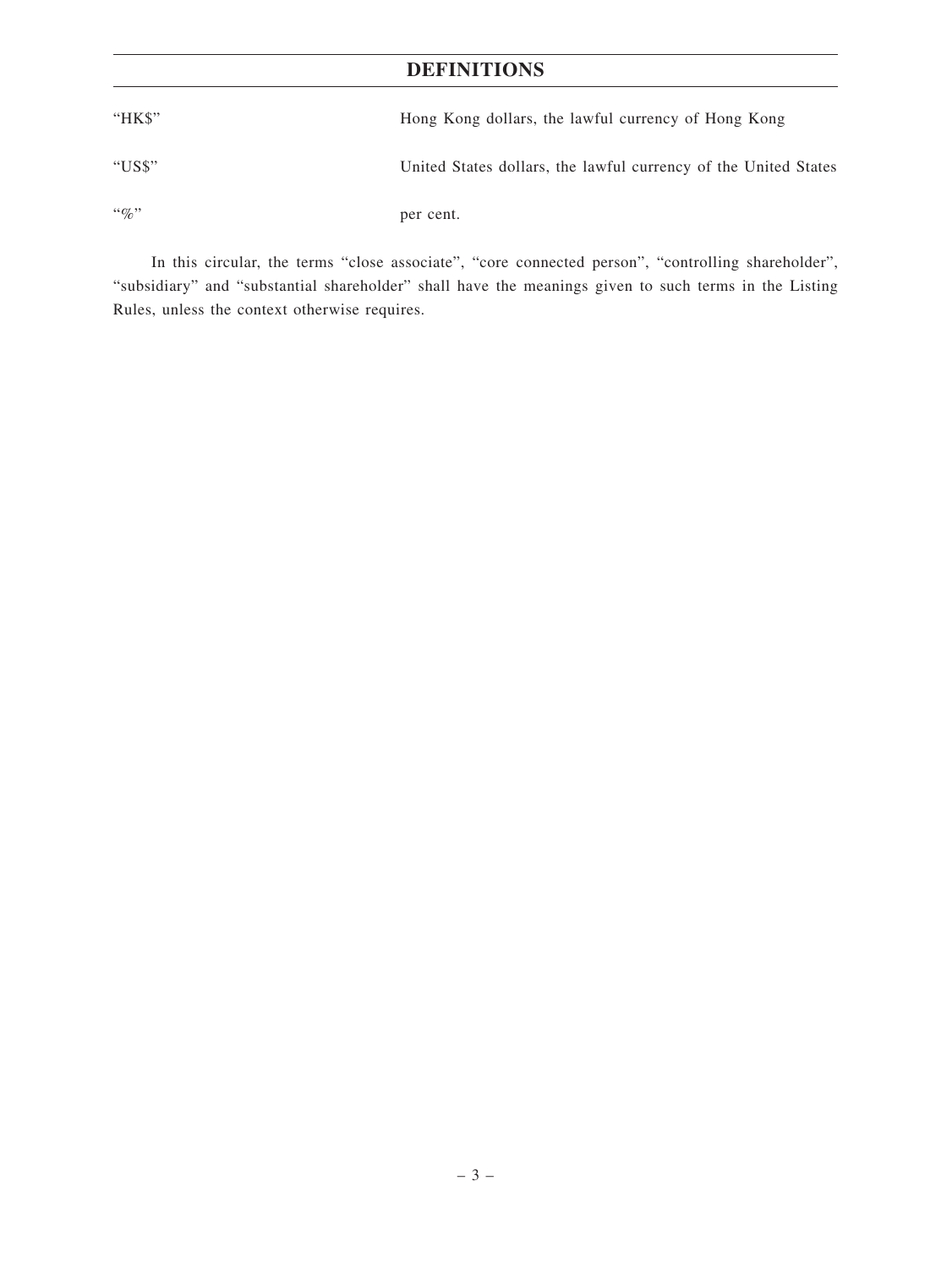

*(Incorporated in the Cayman Islands with limited liability)*

**(Stock Code: 1526)**

*Executive Directors:* Dr. Fang Yixin *(Chairman and Chief Executive Officer)* Dr. Mei Hong Mr. Fang Haoze Ms. Lin Xiaoying

*Independent Non-executive Directors:* Dr. Wang Yong Ms. Wong Sze Wing Mr. Jiang Peixing

*Registered office:* 4th Floor, Harbour Place 103 South Church Street P.O. Box 10240 Grand Cayman KY1-1002 Cayman Islands

*Principal place of business in Hong Kong:* Unit 2413A, 24/F Tower One, Lippo Centre 89 Queensway Admiralty, Hong Kong

April 29, 2022

*To the Shareholders*

Dear Sir or Madam

# **PROPOSALS FOR GENERAL MANDATES TO ISSUE SHARES AND REPURCHASE SHARES; PROPOSED RE-ELECTION OF DIRECTORS; AND NOTICE OF ANNUAL GENERAL MEETING**

### **1. INTRODUCTION**

The purpose of this circular is to give you the notice of Annual General Meeting and further information about the following proposals to be put forward at the Annual General Meeting: (a) the grant to the Directors of the Issue Mandate and the Repurchase Mandate; and (b) the re-election of the Directors.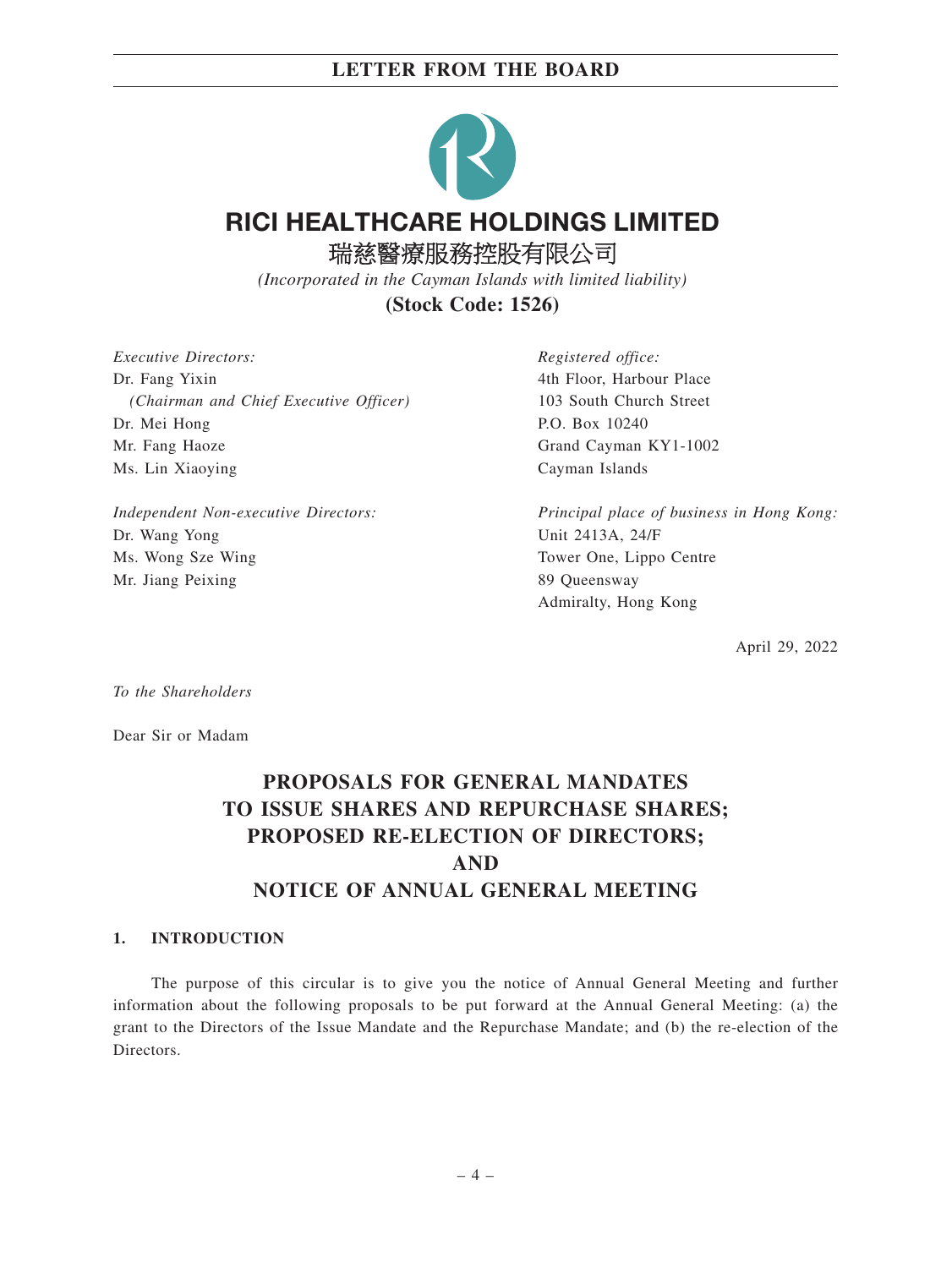#### **2. ISSUE MANDATE**

In order to ensure flexibility and give discretion to the Directors, in the event that it becomes desirable for the Company to issue any new Shares, approval is to be sought from the Shareholders, pursuant to the Listing Rules, for the general mandate to issue the Shares. At the Annual General Meeting, an ordinary resolution no. 4(A) will be proposed to grant the Issue Mandate to the Directors to exercise the powers of the Company to allot, issue and deal with the additional Shares in the share capital of the Company up to 20 per cent of the aggregate nominal amount of the issued share capital of the Company as at the date of passing of the resolution in relation to the Issue Mandate.

As at the Latest Practicable Date, the issued share capital of the Company comprised 1,590,324,000 Shares. Subject to the passing of the ordinary resolution no. 4(A) and on the basis that no further Shares are issued or repurchased after the Latest Practicable Date and up to the Annual General Meeting, the Company will be allowed to issue a maximum of 318,064,800 Shares under the Issue Mandate.

In addition, subject to a separate approval of the ordinary resolution no. 4(C), the number of Shares repurchased by the Company under ordinary resolution no. 4(B) will also be added to extend the 20 per cent limit of the Issue Mandate as mentioned in the ordinary resolution no. 4(A) provided that such additional amount shall not exceed 10 per cent of the aggregate nominal amount of the share capital of the Company in issue as at the date of passing the resolutions in relation to the Issue Mandate and the Repurchase Mandate. The Directors wish to state that they have no immediate plans to issue any new Shares pursuant to the Issue Mandate.

The Issue Mandate, if granted, will continue to be in force until the earliest of: (i) the conclusion of the next annual general meeting of the Company; (ii) the expiration of the period within which the next annual general meeting of the Company is required by any applicable laws or the Articles of Association to be held; or (iii) the revocation or variation of the authority given under such ordinary resolution by an ordinary resolution of the Shareholders in general meeting.

#### **3. REPURCHASE MANDATE**

In addition, an ordinary resolution will be proposed at the Annual General Meeting to approve the granting of the Repurchase Mandate to the Directors to exercise the powers of the Company to repurchase the Shares representing up to 10 per cent of the aggregate nominal amount of the issued share capital of the Company as at the date of passing of the resolution in relation to the Repurchase Mandate.

The Repurchase Mandate, if approved, will continue in force until the earliest of: (i) the conclusion of the next annual general meeting of the Company; (ii) the expiration of the period within which the next annual general meeting of the Company is required by any applicable laws or the Articles of Association to be held; and (iii) the revocation or variation of the authority given under the resolution by an ordinary resolution of the Shareholders in general meeting.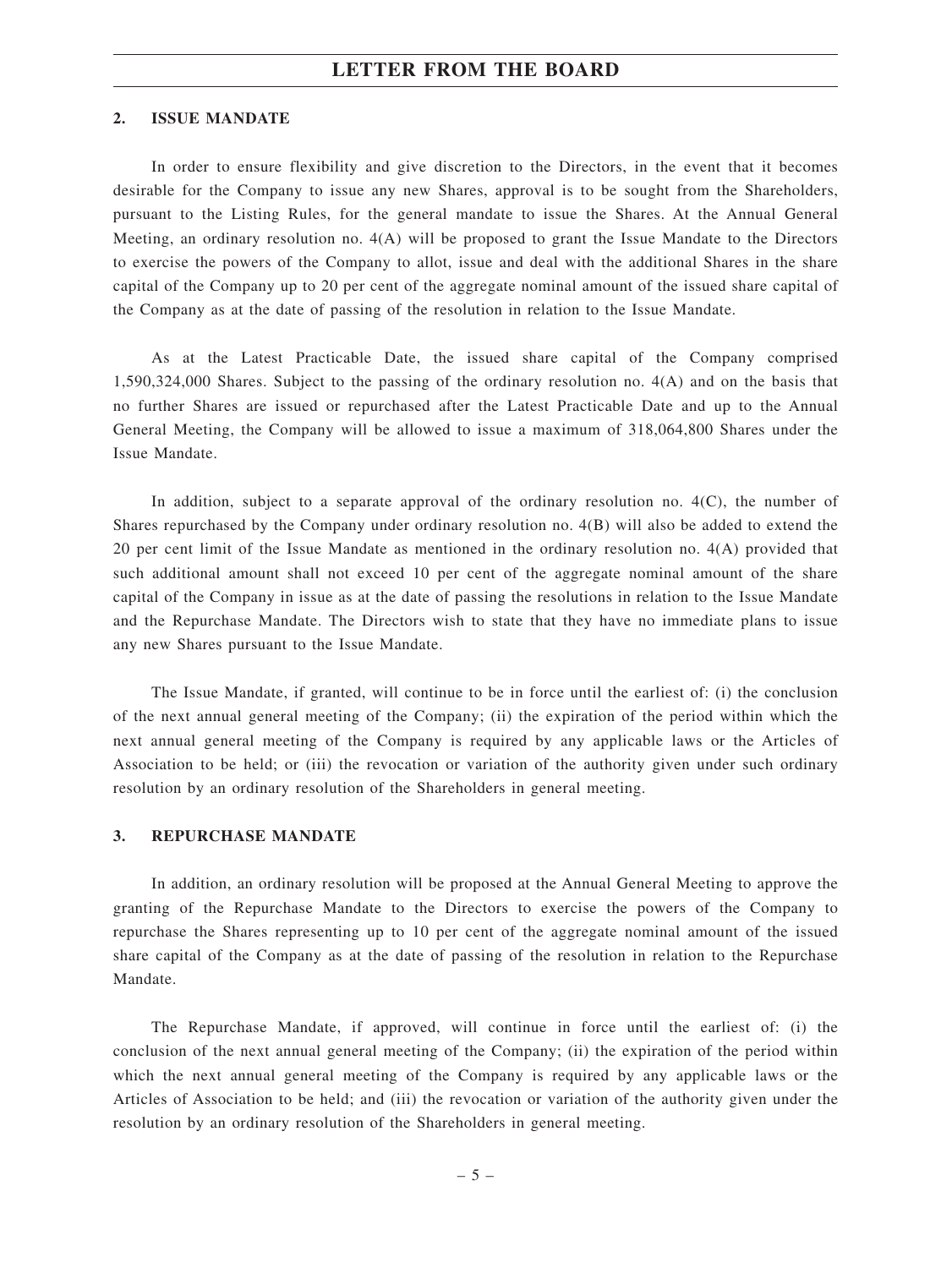The Company has no current intention of exercising the Repurchase Mandate.

An explanatory statement as required by the Listing Rules to be sent to the Shareholders in connection with the proposed Repurchase Mandate is set out in Appendix II to this circular. This explanatory statement contains all information reasonably necessary to enable the Shareholders to make an informed decision on whether to vote for or against the relevant resolution at the Annual General Meeting.

#### **4. PROPOSED RE-ELECTION OF DIRECTORS**

In accordance with article 25.1 of the Articles of Association, the Directors being Mr. Fang Haoze, Mr. Jiang Peixing and Ms. Wong Sze Wing shall retire from office as Directors. Mr. Fang Haoze, Mr. Jiang Peixing and Ms. Wong Sze Wing, being eligible, have offered themselves for re-election as Directors at the Annual General Meeting.

Details of the above Directors who are subject to re-election and offer themselves for re-election at the Annual General Meeting are set out in Appendix I to this circular in accordance with the relevant requirements of the Listing Rules.

#### **5. NOTICE OF ANNUAL GENERAL MEETING**

Set out on pages III-1 to III-6 of this circular is the notice of the Annual General Meeting containing, inter alia, ordinary resolutions in relation to granting the Directors the Issue Mandate and the Repurchase Mandate and the re-election of Directors.

#### **6. FORM OF PROXY**

A form of proxy is enclosed for use at the Annual General Meeting. Such form of proxy is also published on the websites of the Stock Exchange at www.hkexnews.hk and the Company at www.rich-healthcare.com. Whether or not you intend to be present at the Annual General Meeting, you are requested to complete the form of proxy in accordance with the instructions printed thereon and return it to the Hong Kong branch share registrar and transfer office of the Company, Computershare Hong Kong Investor Services Limited, at 17M Floor, Hopewell Centre, 183 Queen's Road East, Wanchai, Hong Kong not less than 48 hours before the time fixed for the holding of the Annual General Meeting or at any adjournment thereof. Completion and return of the form of proxy will not preclude Shareholders from attending and voting in person at the Annual General Meeting or any adjoined meeting thereof if they so wish.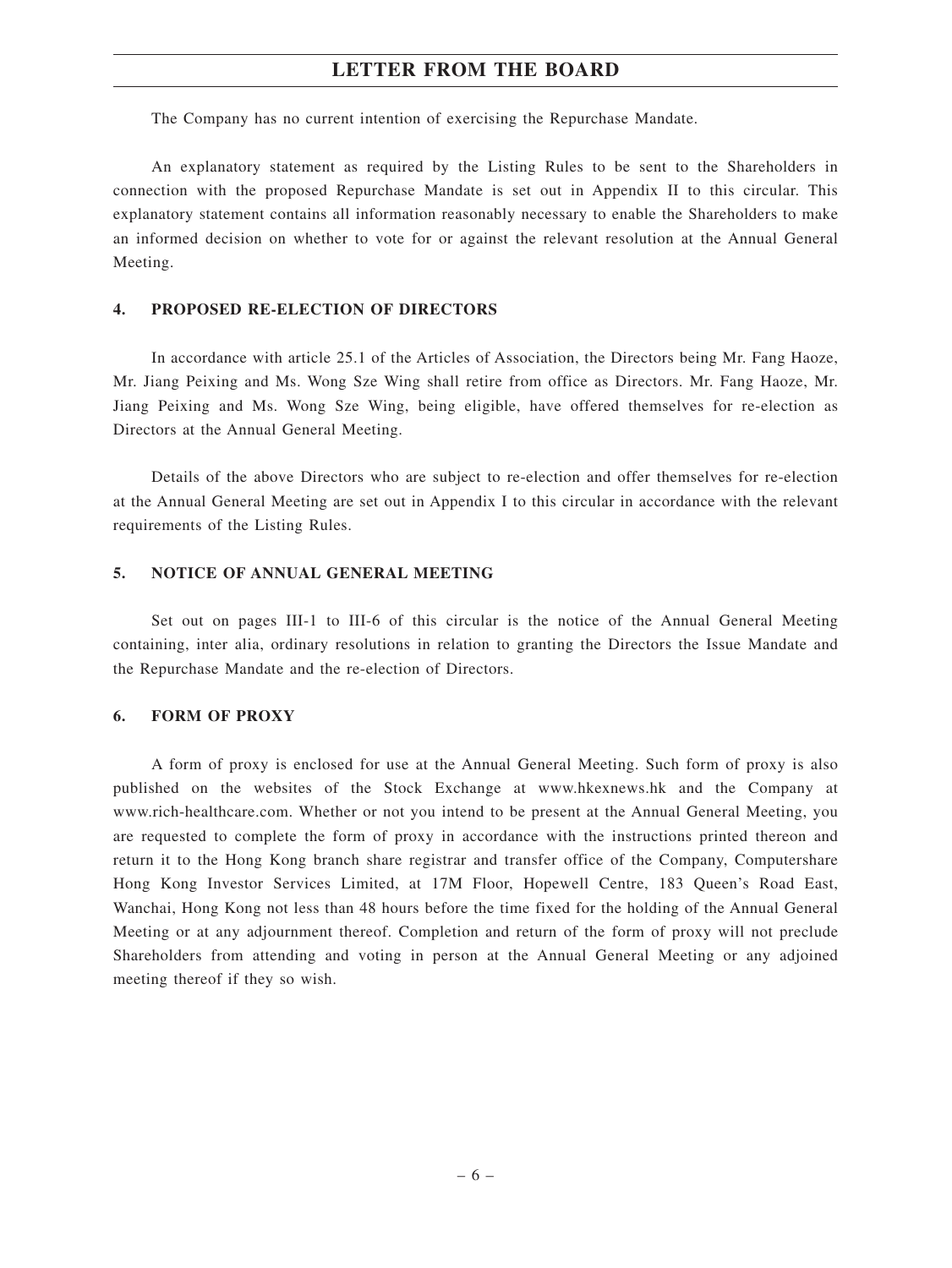### **7. VOTING BY POLL**

Pursuant to Rule 13.39(4) of the Listing Rules, any vote of Shareholders at a general meeting (save for certain procedural or administrative matters) must be taken by poll. The chairman of the Annual General Meeting shall therefore demand voting on all resolutions set out in the notice of Annual General Meeting be taken by way of poll pursuant to article 20.1 of the Articles of Association.

On a poll, every Shareholder present in person or by proxy or, in the case of a Shareholder being a corporation, by its duly authorised representative shall have one vote for every fully paid Share of which he/she/it is the holder. A Shareholder entitled to more than one vote on a poll needs not use all his/her/its votes or cast all the votes he/she/it uses in the same way.

### **8. RESPONSIBILITY STATEMENT**

This circular, for which the Directors collectively and individually accept full responsibility, includes particulars given in compliance with the Listing Rules for the purpose of giving information with regard to the Company. The Directors, having made all reasonable enquiries, confirm that, to the best of their knowledge and belief, the information contained in this circular is accurate and complete in all material respects and not misleading or deceptive, and there are no other matters the omission of which would make any statement herein or this circular misleading.

#### **9. RECOMMENDATION**

The Directors consider that all of the proposed resolutions are in the best interests of the Company and the Shareholders as a whole. The Directors therefore recommend the Shareholders to vote in favour of all resolutions to be proposed at the Annual General Meeting.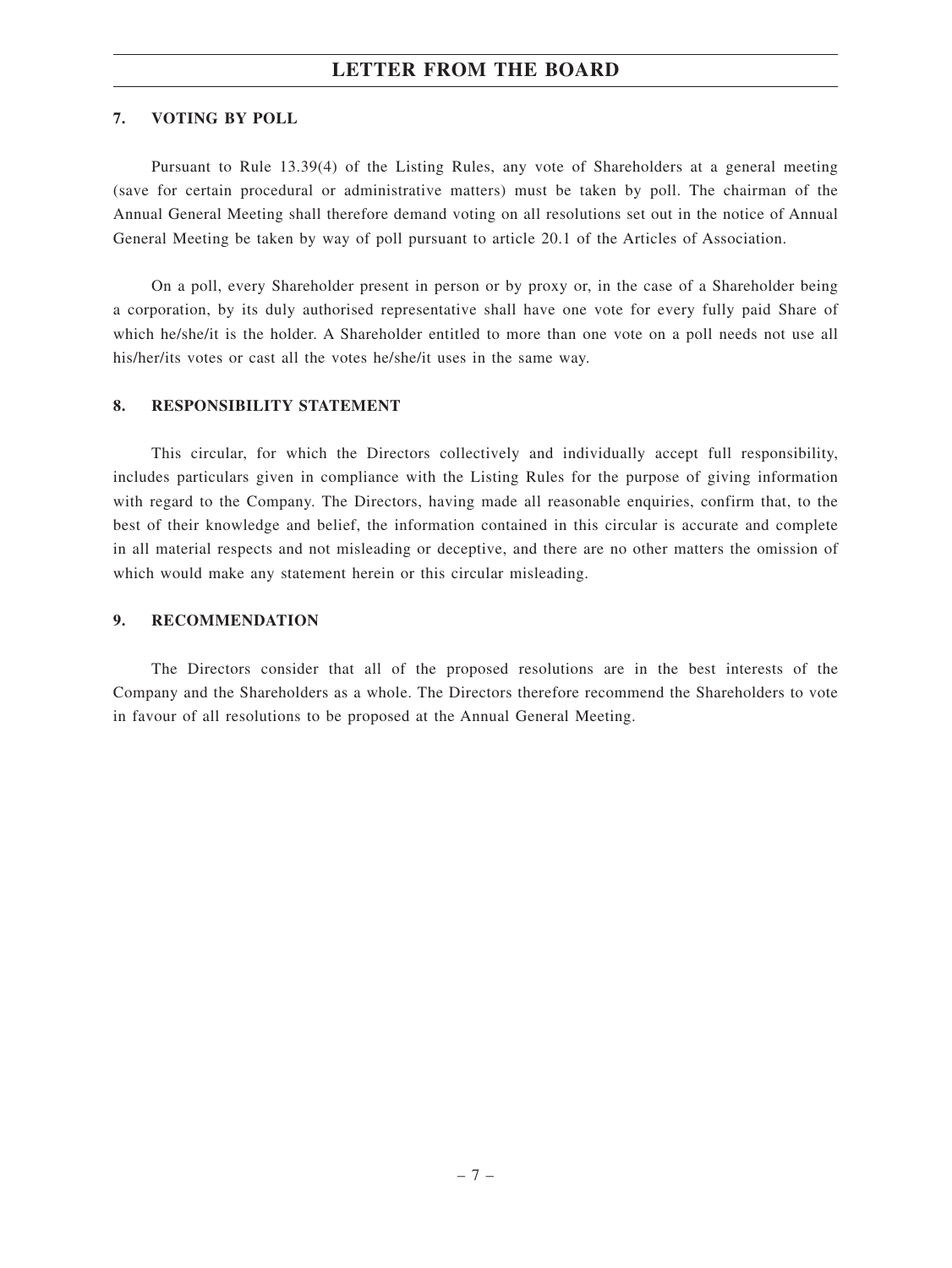#### **10. PRECAUTIONARY MEASURES FOR THE AGM**

In view of the ongoing the COVID-19 pandemic and recent requirements for prevention and control of its spread, the Company will implement the following preventive measures at the AGM to protect attending Shareholders, staff and other stakeholders from the risk of infection:

- (i) Compulsory body temperature checks will be conducted on every Shareholder, proxy and other attendee at the entrance of the AGM venue. Any person with a body temperature of over 37.3 degrees Celsius or is exhibiting flu-like symptoms will be denied entry into the AGM venue or be required to leave the AGM venue.
- (ii) All Shareholders, proxies and other attendees are required to complete and submit at the entrance of the AGM venue a health declaration and personal information form (which may be used for contact tracing, if required) before admission into the AGM venue. Any person who does not comply with this requirement may be denied entry into the AGM venue or be required to leave the AGM venue.
- (iii) Attendees shall wear surgical face masks inside the AGM venue at all times, and to maintain a safe distance between seats.
- (iv) No refreshments will be served, and there will be no corporate gifts. To the extent permitted under law, the Company reserves the right to deny entry into the AGM venue or require any person to leave the AGM venue in order to ensure the safety of the attendees at the AGM.

Yours faithfully, By Order of the Board **Rici Healthcare Holdings Limited Fang Yixin** *Chairman and Chief Executive Officer*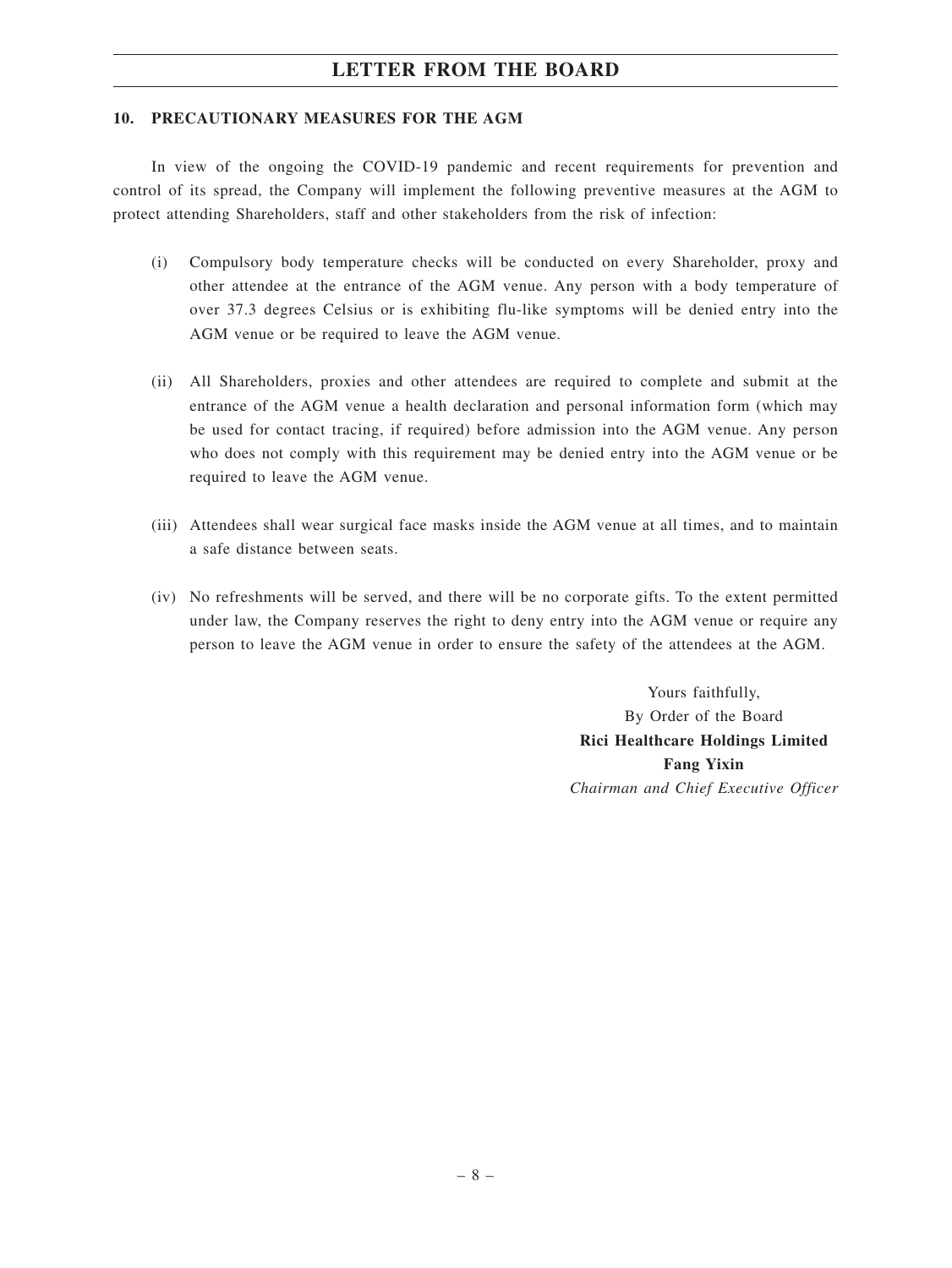## **APPENDIX I DETAILS OF DIRECTORS PROPOSED FOR RE-ELECTION**

*The following are the particulars of the Directors (as required by the Listing Rules) proposed to be re-elected at the Annual General Meeting.*

## **A. BACKGROUND OF THE DIRECTORS TO BE RE-ELECTED AT THE ANNUAL GENERAL MEETING**

#### **1. EXECUTIVE DIRECTOR**

**Mr. Fang Haoze (方浩澤)**, aged 33, is an executive Director, executive vice president of the Company and the general manager of the medical examination business department of the Company. Mr. Fang is responsible for the overall operation and management of the medical examination business department and the brand management. Mr. Fang received a bachelor's degree in economics from Penn State University in 2014 and joined the Group in August 2014. Mr. Fang is the son of Dr. Fang, the chairman, an executive Director and chief executive officer of the Company, and Dr. Mei, an executive Director.

Mr. Fang has entered into a service contract with a term of three years with the Company on June 24, 2019. Mr. Fang is subject to retirement by rotation and re-election at the annual general meeting of the Company in accordance with the Articles of Association. The appointment can be terminated by either party by serving not less than 90-days' written notice to the other party. Under his service contract and employment contract, in addition to common benefits as the Board may provide to other employees in similar positions in accordance with the benefits plans of the Company, Mr. Fang is entitled to a base remuneration of RMB415,800 per annum. The remuneration payable to Mr. Fang has been approved by the Board after considering the recommendation of the Remuneration Committee based on his respective qualifications, experience, level of responsibilities undertaken and prevailing market conditions.

#### **2. INDEPENDENT NON-EXECUTIVE DIRECTORS**

**Ms. Wong Sze Wing (黃斯穎)**, aged 43, is an independent non-executive Director, chairlady of audit committee, member of remuneration committee. Ms. Wong is responsible for supervising and providing independent judgment to our Board. Prior to joining our Group, Ms. Wong was an associate and later an audit manager of PricewaterhouseCoopers from September 2001 to December 2006. From January 2007 to April 2008, Ms. Wong was the chief finance director of Orange Sky Golden Harvest Entertainment (Holdings) Limited (橙天嘉禾娛樂(集團)有限公司) (stock code: 1132), a company listed on the Stock Exchange, and has been its independent non-executive director since April 2010, responsible for advising on strategic and financial planning in the China market. Ms. Wong was also previously the chief finance director of Avex Music and Imaging Production (China) Co., Ltd. (艾迴音 樂影像製作(中國)有限公司), a joint venture company under Orange Sky Entertainment (International) Holdings Limited, from January 2007 to April 2008. Ms. Wong was the deputy chief financial officer of Yingde Gases Company Limited (盈德氣體集團有限公司) (stock code: 2168), a company listed on the Stock Exchange since joining in July 2008, and has been the chief finance officer and joint company secretary since February 2009, responsible for its investor relations, financial, investment and internal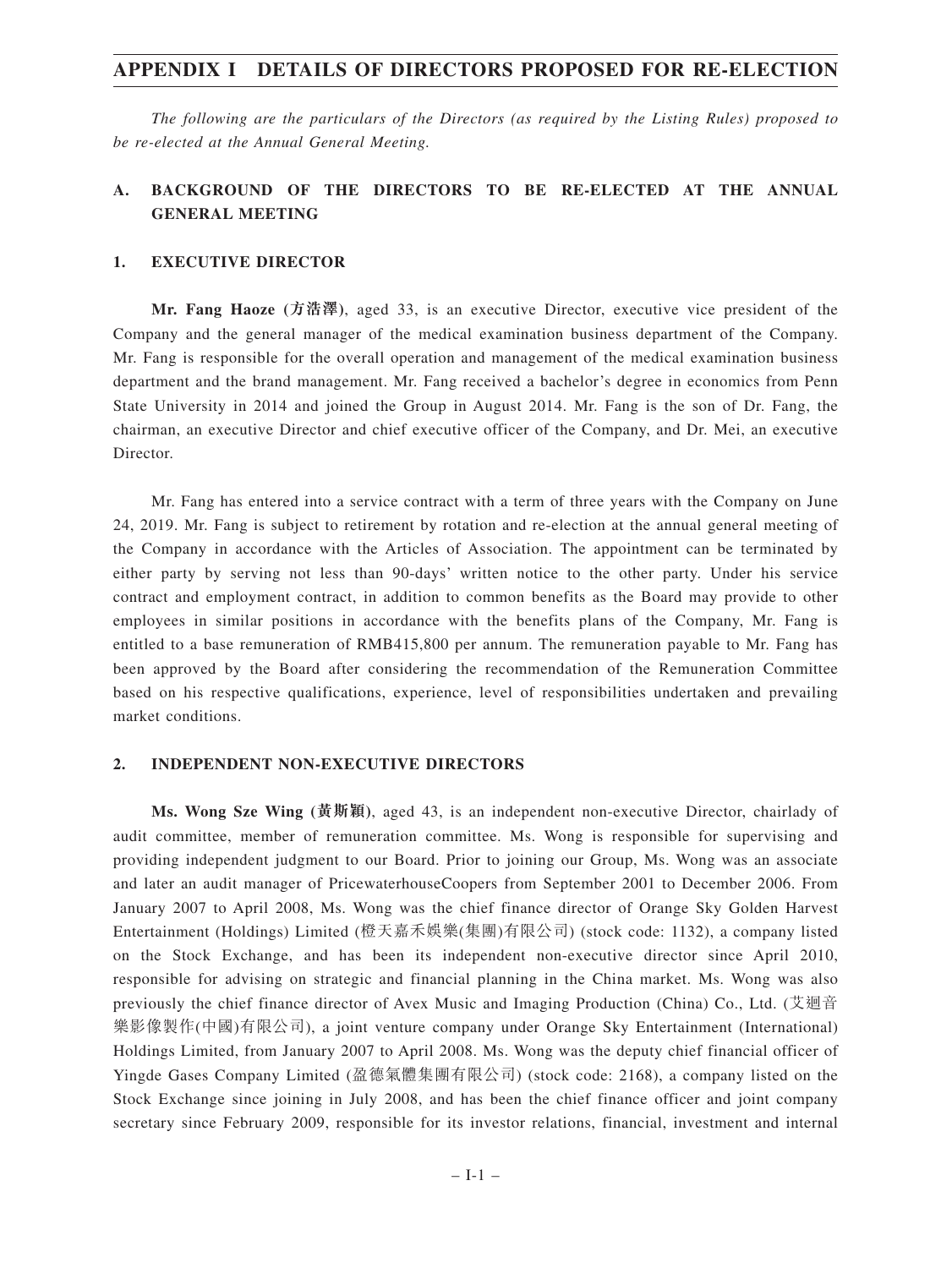## **APPENDIX I DETAILS OF DIRECTORS PROPOSED FOR RE-ELECTION**

control. Ms. Wong Sze Wing was appointed as an independent director of Wangsu Science & Technology Co., Ltd. (網宿科技股份有限公司), a company listed on Shenzhen Stock Exchange (stock code: 300017) in April 2017. Save as disclosed above, Ms. Wong is not and has not been a director of any other listed company in Hong Kong or overseas in the past three years. Ms. Wong received a bachelor's degree in business administration from the University of Hong Kong in November 2001 and an EMBA from the China Europe International Business School (中歐國際商學院) in July 2012. Ms. Wong has been a certified public accountant of the Hong Kong Institute of Certified Public Accountants since February 2005.

**Mr. Jiang Peixing (姜培興)**, aged 54, is an independent non-executive Director, member of audit committee, chairman of remuneration committee and member of nomination committee. Mr. Jiang is responsible for supervising and providing independent judgment to our Board. Prior to joining our Group, Mr. Jiang has been the chairman of the board of directors of Huade Capital Management Group Co., Ltd. (華德資本管理集團有限公司) since May 2017, an independent non-executive director of Hebei Tangshan Rural Commercial Bank Co., Ltd. (河北唐山農村商業銀行股份有限公司) since 2015 and an independent non-executive director of Sinvo Fund Management Co., Ltd. (新沃基金管理有限公 司) since 2017. Mr. Jiang has extensive experience in corporate finance. Mr. Jiang served as the chief executive officer of Zhong De Securities Company Limited (中德證券有限責任公司) from August 2011 to April 2017 and the managing director thereof from June 2011 to April 2017. Mr. Jiang served as the deputy chief executive officer of CCB International (Holdings) Limited (建銀國際(控股)有限公司) from July 2009 to June 2011. Mr. Jiang served as the general manager of the investment management department of the head office of China Merchant Bank Co., Ltd. (招商銀行股份有限公司), a company listed on the Shanghai Stock Exchange (stock code: 600035) and the Main Board of the Stock Exchange (stock code: 3968), from September 2008 to July 2009, and the general manager of the investment bank department thereof from 2006 to 2007. Mr. Jiang acted as the president of CMB International Capital Corporation Limited (招銀國際金融有限公司) from January 2005 to September 2008. Mr. Jiang served as an assistant of the president of China Galaxy Securities Co., Ltd. (中國銀河 證券有限責任公司), a company listed on the Shanghai Stock Exchange (stock code: 601881) and the Main Board of the Stock Exchange (stock code: 6881), from July 2000 to January 2005, and the general manager of its Shanghai headquarters from October 2002 to April 2004. Mr. Jiang acted as the general manager of Shenzhen Yangguang Fund Management Co., Ltd. (深圳陽光基金管理有限公司) from March 1996 to February 2000. Mr. Jiang was a deputy general manager of futures business department of PICC Trust Investment Corporation (中國人保信託投資公司) from January 1994 to March 1996. Mr. Jiang received a bachelor's degree in information system management from Tsinghua University (清華 大學) in July 1991, a master's degree in business administration from Tsinghua University in July 1999 and a master's degree in public administration from Columbia University in June 2002, and obtained a doctor degree of business administration from University of Minnesota in 2018.

Each of Ms. Wong and Mr. Jiang entered into a letter of appointment with the Company and their initial term of appointment is three years commencing from June 23, 2019 and June 6, 2020 respectively. Ms. Wong's and Mr. Jiang's appointment is subject to retirement by rotation and re-election at the annual general meeting of the Company in accordance with the Articles of Association. The appointment can be terminated by either party by serving not less than three-months'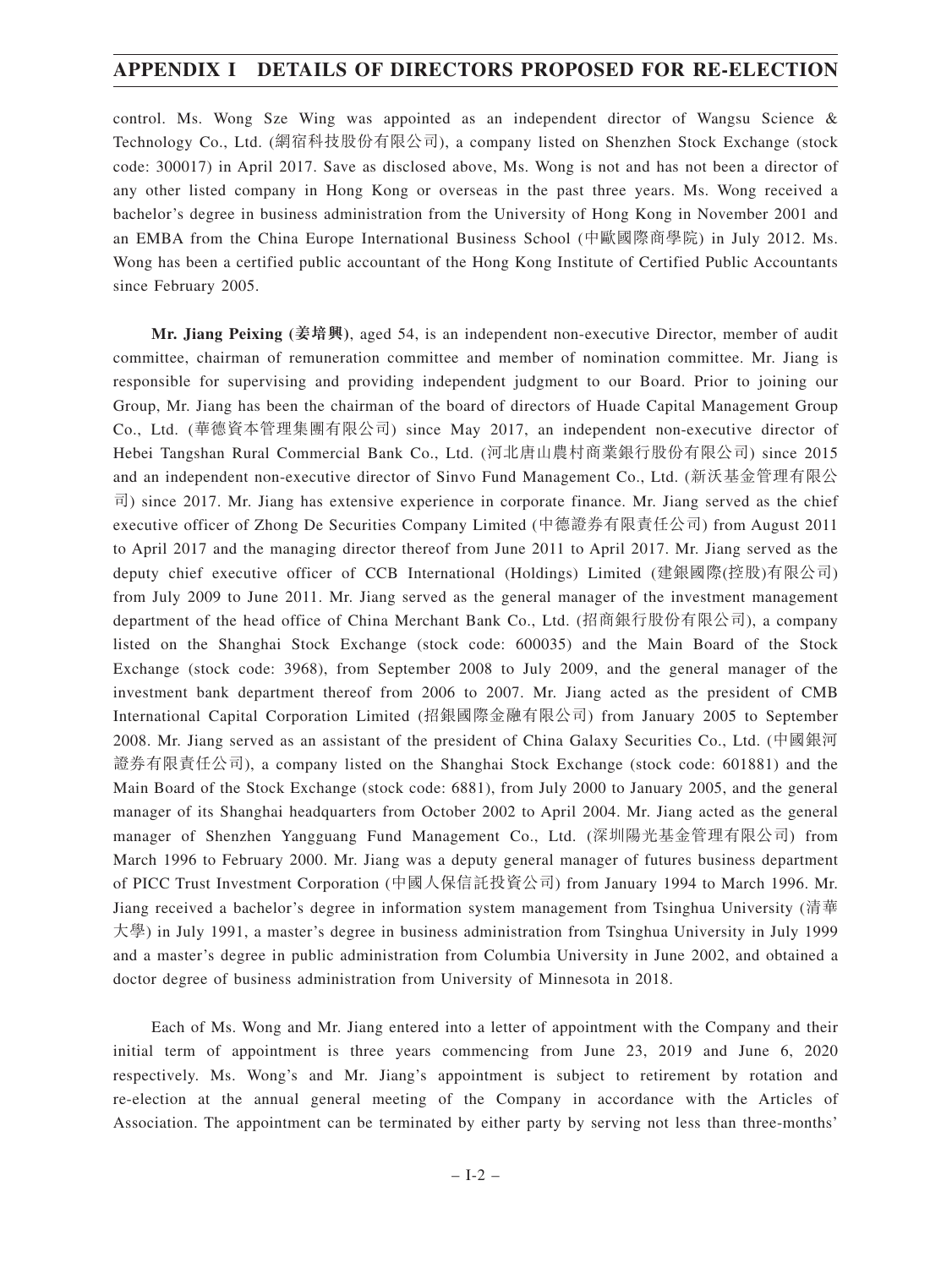## **APPENDIX I DETAILS OF DIRECTORS PROPOSED FOR RE-ELECTION**

written notice to the other party. Under their respective letter of appointment, each of Ms. Wong and Mr. Jiang currently receives a remuneration of RMB180,000 per annum and RMB150,000 per annum, respectively. The remuneration payable to Ms. Wong and Mr. Jiang has been approved by the Board after considering the recommendation of the Remuneration Committee based on their respective qualifications, experience, level of responsibilities undertaken and prevailing market conditions.

None of the above Directors has a service contract which is not determinable by the Group within one year without payment of compensation (other than statutory compensation).

Save as disclosed herein and as at the Latest Practicable Date, each of the above Directors did not have, and was not deemed to have any interests or short positions in any Shares, underlying Shares or interests in debentures of the Company and its associated corporations within the meaning of Part XV of the SFO.

Save as disclosed above and as at the Latest Practicable Date, each of the above Directors does not hold any other position with the Company or other members of the Group, and does not have any other major appointments and professional qualifications, and does not have any other relationships with any of the other Directors, senior management, substantial shareholders or controlling shareholders of the Company.

Save as disclosed above, there are no other matters concerning each of the above Directors that need to be brought to the attention of the Shareholders in connection with his/her re-election and there is no other information that should be disclosed pursuant to Rule  $13.51(2)(h)$  to (v) of the Listing Rules.

## **B. SUPPLEMENTARY INFORMATION RELATING TO THE INDEPENDENT NON-EXECUTIVE DIRECTOR TO BE RE-ELECTED AT THE ANNUAL GENERAL MEETING**

Recommendation to the Board for the proposed re-election of each of Ms. Wong Sze Wing and Mr. Jiang Peixing as an independent non-executive Director ("**INED**") was made by the Nomination Committee, after reviewing their suitability based on the assessment criteria as set out in the Terms of Reference of Nomination Committee adopted by the Company and the independence criteria as set out in Rule 3.13 of the Listing Rules. It is considered that their professional background, experience, knowledge and skills can bring valuable insights and perspectives to the Company. Having regard to the confirmation by each of Ms. Wong Sze Wing and Mr. Jiang Peixing, their previous satisfactory attendance record to meetings and the actual contributions that each of them has made, the Board is of the view that each of Ms. Wong Sze Wing and Mr. Jiang Peixing should be able to discharge their responsibilities as an INED of the Company and contribute and devote sufficient time to the Board.

Thus, the Board, having taken into account of their respective past contributions to the Company and individual attributes in enhancing the Board's diversity, accepted the recommendation from the Nomination Committee for the proposed re-election of each of Ms. Wong Sze Wing and Mr. Jiang Peixing as an INED of the Company at the Annual General Meeting.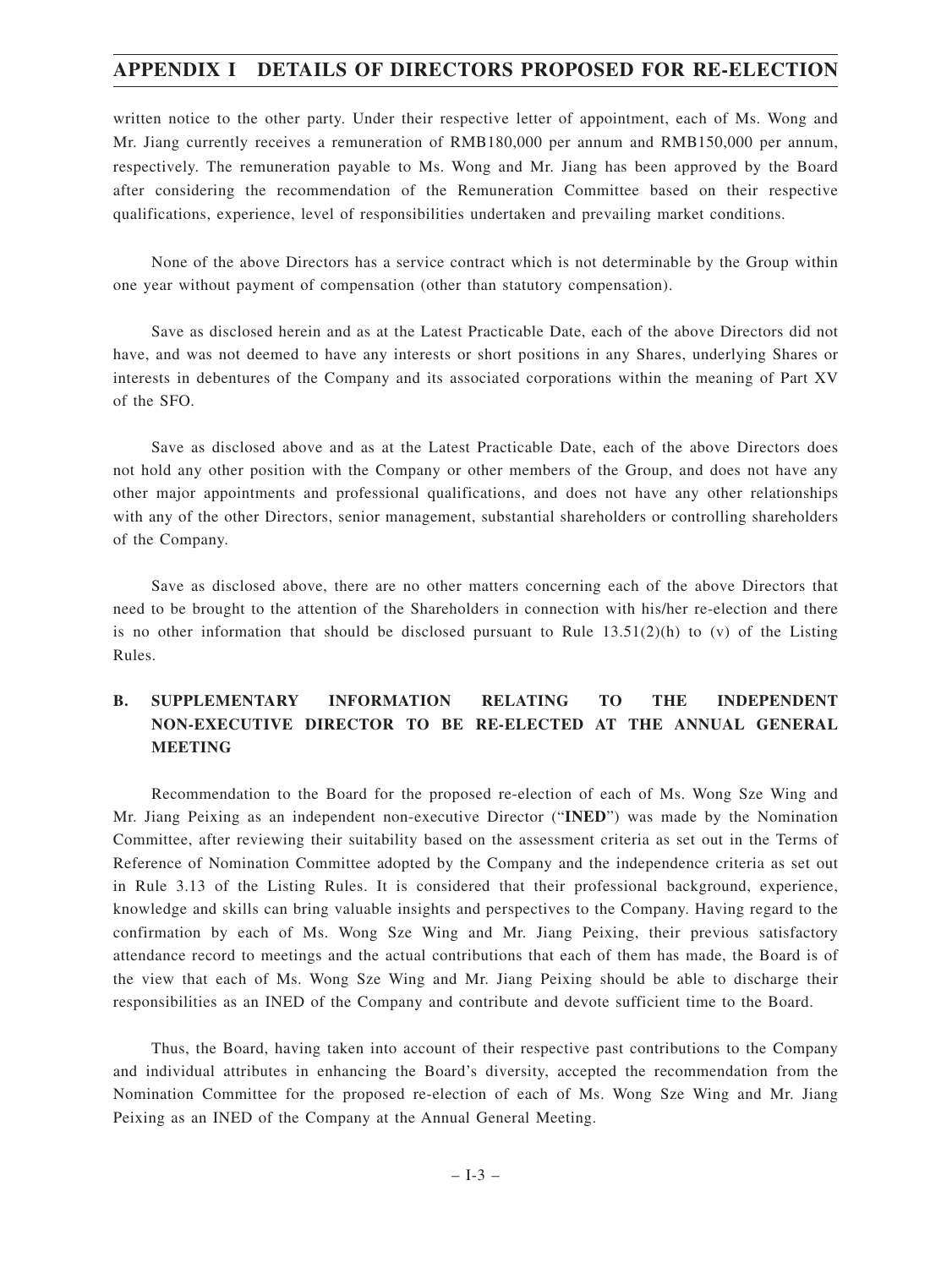*The following is an explanatory statement as required by the Stock Exchange to be sent to the Shareholders under the Listing Rules in connection with the proposed Repurchase Mandate.*

#### **1. SHARE CAPITAL**

As at the Latest Practicable Date, the issued share capital of the Company comprised 1,590,324,000 Shares of nominal value of US\$0.0001 each. Subject to the passing of the resolution granting the Repurchase Mandate and on the basis that no further Shares are issued or repurchased after the Latest Practicable Date and up to the Annual General Meeting, the Company will be allowed to repurchase a maximum of 159,032,400 Shares, which represent 10 per cent of the issued share capital of the Company as at the date of the passing of the resolution, during the period ending on the earlier of (i) the conclusion of the next annual general meeting of the Company; (ii) the expiration of the period within which the next annual general meeting of the Company is required by any applicable laws or the Articles of Association to be held; and (iii) the revocation or variation of the authority given under the resolution by an ordinary resolution of the Shareholders in general meeting.

#### **2. REASONS FOR REPURCHASES**

The Directors believe that it is in the best interests of the Company and the Shareholders as a whole to seek a general authority from the Shareholders to enable the Company to repurchase its Shares. Such repurchases may, depending on market conditions and funding arrangements at the time, lead to an enhancement of the net asset value per Share and/or earnings per Share of the Company and will only be made when the Directors believe that such a repurchase will benefit the Company and the Shareholders as a whole.

#### **3. FUNDING OF REPURCHASES**

Repurchases of Shares will be financed out of funds legally available for the purpose and in accordance with the Articles of Association, the Listing Rules and the applicable laws and regulations of the Cayman Islands. The Cayman Companies Law provides that the amount of capital repaid in connection with a share repurchase may be paid out of the profits of the Company or the proceeds of a fresh issue of Shares made for the purposes of the repurchase or out of capital subject to and in accordance with the Cayman Companies Law. The amount of premium over the par value of the Shares payable on repurchase may only be paid out of either the profits of the Company or out of the share premium account before or at the time the Company's Shares are repurchased in the manner provided for in the Cayman Companies Law.

The Directors have no present intention to repurchase any Shares and they would only exercise the power to repurchase in circumstances where they consider that the repurchase would be in the best interests of the Company and the Shareholders as a whole. The Directors consider that if the Repurchase Mandate was to be exercised in full, it might have a material adverse impact on the working capital or the gearing position of the Company, as compared with the positions disclosed in the audited consolidated financial statements of the Company as at December 31, 2021, being the date to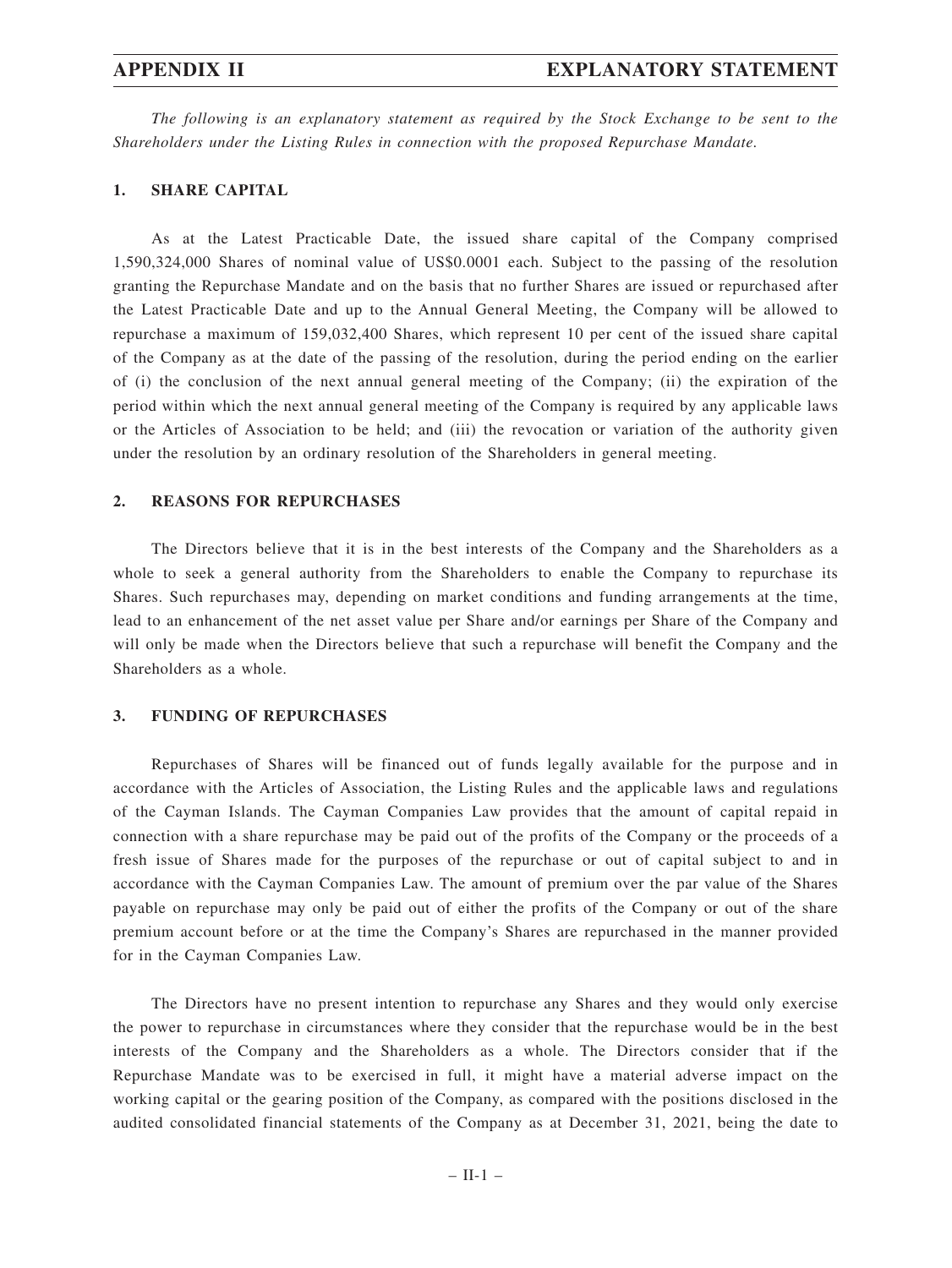which the latest published audited consolidated financial statements of the Company were made up. The Directors do not propose to exercise the Repurchase Mandate to such extent as would, in the circumstances, have a material adverse effect on the working capital requirements of the Company or on the gearing levels which in the opinion of the Directors are from time to time appropriate for the Company.

### **4. TAKEOVERS CODE**

If as a result of a repurchase of the Shares pursuant to the Repurchase Mandate, a Shareholder's proportionate interest in the voting rights of the Company increases, such increase will be treated as an acquisition for the purposes of Rule 32 of the Takeovers Code. Accordingly, a Shareholder, or a group of Shareholders acting in concert (within the meaning of the Takeovers Code), depending on the level of increase in the Shareholders' interest, could obtain or consolidate control of the Company and become obliged to make a mandatory offer in accordance with Rule 26 of the Takeovers Code.

As at the Latest Practicable Date, Dr. Fang Yixin and Dr. Mei Hong are husband and wife, each of them is deemed to be interested in all the Shares held by them in aggregate by virtue of the SFO.

Under the SFO, Dr. Mei Hong is deemed to be interested in 872,550,000 Shares held by Chelsea Grace Holdings Limited (excluding the options granted under the pre-IPO share option scheme) by reason of her 100% interest in its issued share capital, representing a total of approximately 54.87% of the issued share capital of the Company as at the Latest Practicable Date.

In the event that the Directors should exercise in full the Repurchase Mandate, the interests of Dr. Mei Hong, Chelsea Grace Holdings Limited and their respective parties acting in concert (as defined in the Takeovers Code) in the Company (without taking into account the exercise of the options granted under the pre-IPO share option scheme adopted by the Company on September 19, 2016, if any) would be increased to approximately 60.96% of the issued share capital of the Company, and such increase would not give rise to an obligation to make a mandatory general offer under the Takeovers Code. Save as aforesaid, the Directors are not aware of any consequences which would arise under the Takeovers Code as a result of any repurchase of Shares pursuant to the Repurchase Mandate.

The Listing Rules prohibit a company from making repurchase on the Stock Exchange if the result of the repurchase would be that less than 25 per cent (or such other prescribed minimum public percentage as determined by the Stock Exchange) of the issued share capital of the Company would be in public hands. The Directors do not have intention to repurchase Shares which would result in less than the prescribed minimum percentage of Shares in public hands.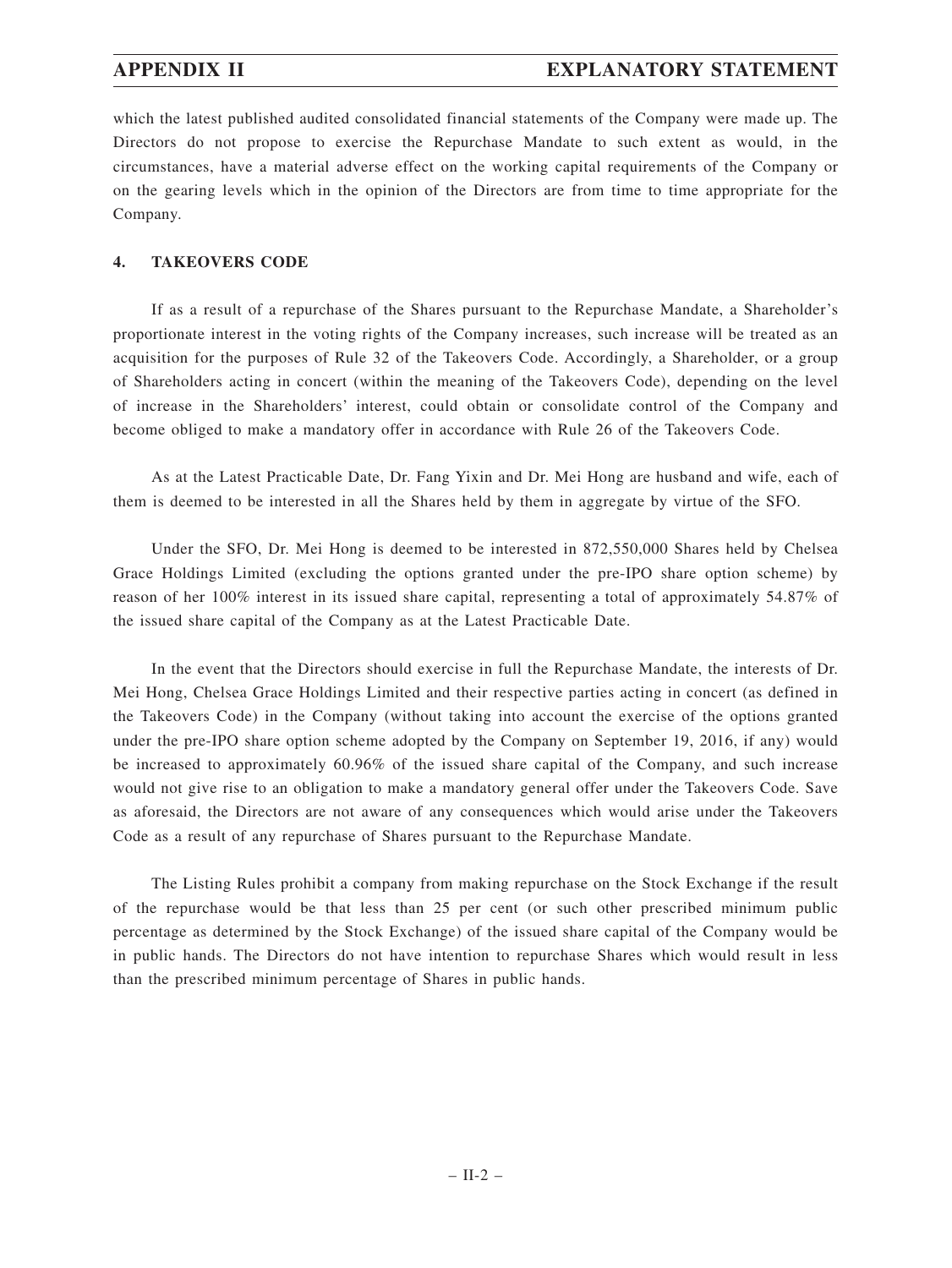## **5. DIRECTORS AND THEIR CLOSE ASSOCIATES AND THE COMPANY'S CORE CONNECTED PERSONS**

None of the Directors nor, to the best of their knowledge having made reasonable enquiries, any of their close associates (as defined in the Listing Rules) has any present intention, in the event that the Repurchase Mandate is approved by the Shareholders, to sell Shares to the Company. No core connected person (as defined in the Listing Rules) of the Company has notified the Company that he/she/it has any present intention to sell Shares to the Company, or has undertaken not to do so, in the event that the Repurchase Mandate is approved by the Shareholders.

### **6. UNDERTAKING OF THE DIRECTORS**

The Directors have undertaken to the Stock Exchange to exercise the power of the Company to make repurchases pursuant to the proposed Repurchase Mandate in accordance with the Listing Rules, the Memorandum and the Articles of Association and the applicable laws of the Cayman Islands.

### **7. SHARE REPURCHASE MADE BY THE COMPANY**

No repurchases of Shares have been made by the Company in the six months preceding the Latest Practicable Date (whether on the Stock Exchange or otherwise).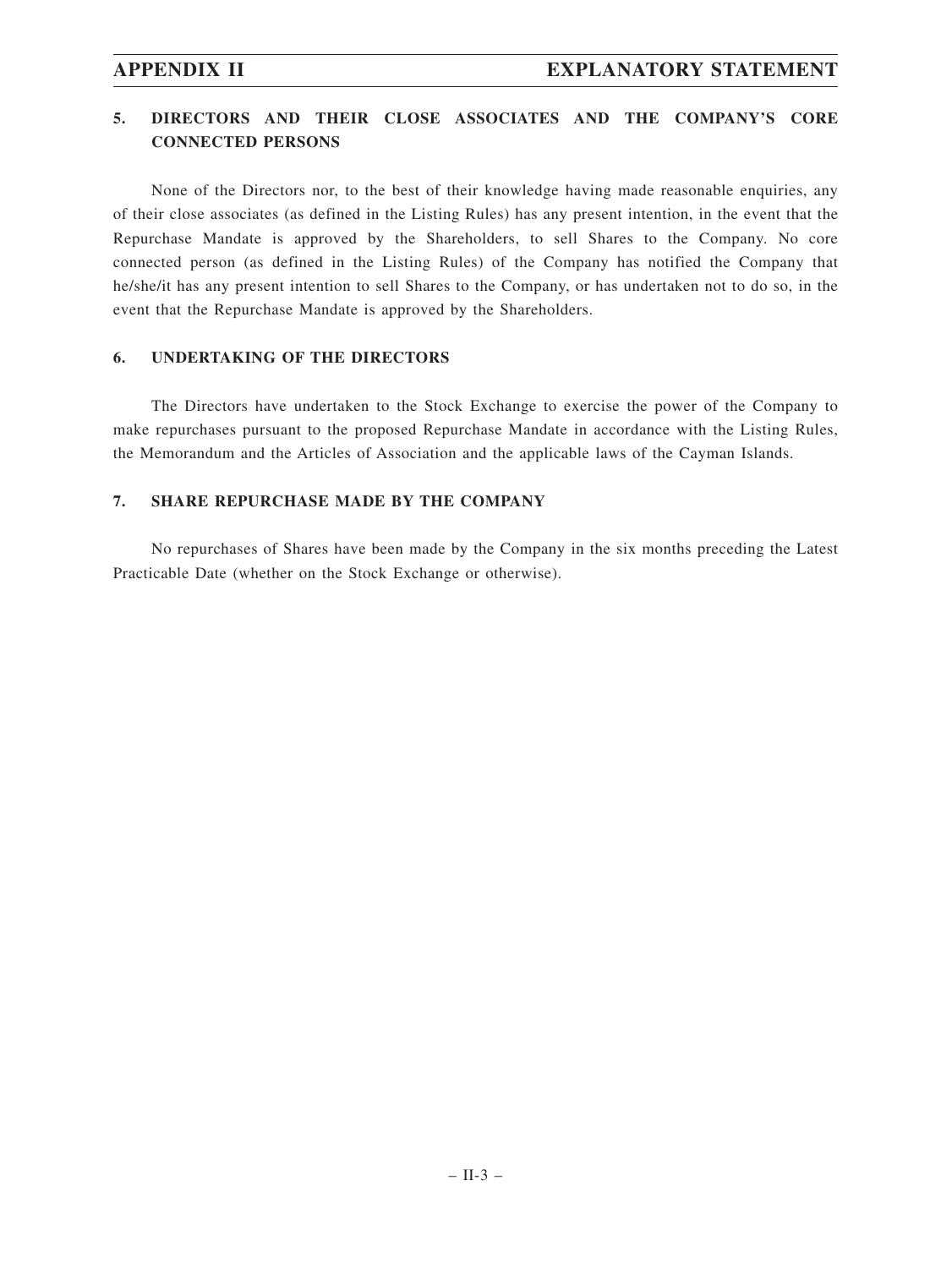## **8. SHARE PRICES**

The highest and the lowest prices at which the Shares had been traded on the Stock Exchange during the 12 calendar months preceding the Latest Practicable Date were as follows:

|                                           | <b>Traded price per Share</b> |        |  |
|-------------------------------------------|-------------------------------|--------|--|
| Month                                     | <b>Highest</b>                | Lowest |  |
|                                           | HK\$                          | HK\$   |  |
|                                           |                               |        |  |
| 2021                                      |                               |        |  |
| April                                     | 1.77                          | 0.93   |  |
| May                                       | 1.31                          | 1.07   |  |
| June                                      | 1.40                          | 1.16   |  |
| July                                      | 1.70                          | 1.12   |  |
| August                                    | 1.44                          | 1.14   |  |
| September                                 | 1.49                          | 1.07   |  |
| October                                   | 1.25                          | 1.05   |  |
| November                                  | 1.20                          | 1.00   |  |
| December                                  | 1.35                          | 1.00   |  |
|                                           |                               |        |  |
| 2022                                      |                               |        |  |
| January                                   | 1.33                          | 0.76   |  |
| February                                  | 0.89                          | 0.76   |  |
| March                                     | 0.93                          | 0.67   |  |
| April (up to the Latest Practicable Date) | 0.92                          | 0.82   |  |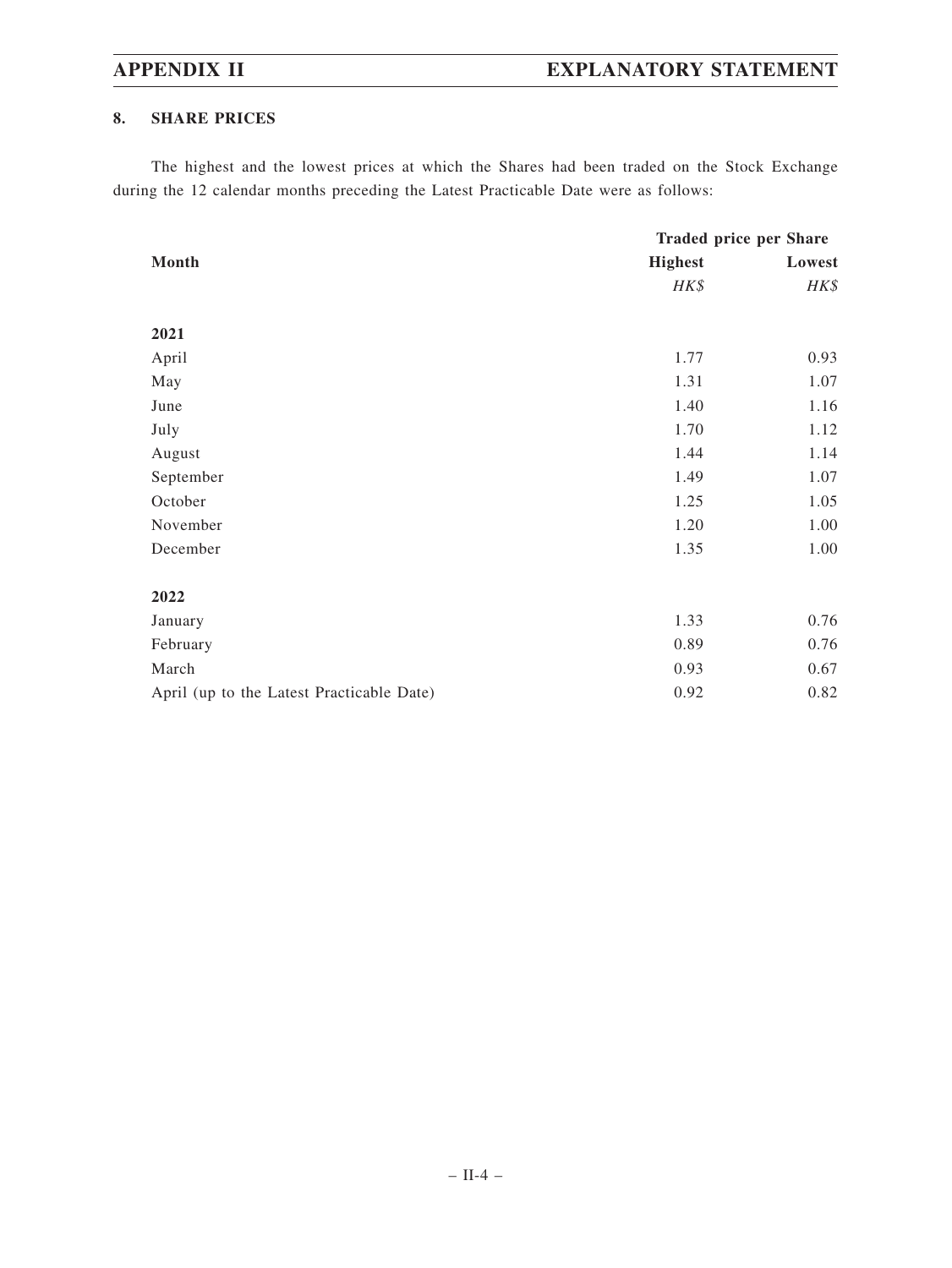

**NOTICE IS HEREBY GIVEN THAT** the annual general meeting (the "**Meeting**") of Rici Healthcare Holdings Limited (the "**Company**") will be held at 20/F, Building 1, Donghang Binjiang Center, No. 277 Longlan Road, Xuhui District, Shanghai, PRC on Friday, June 17, 2022 at 2:00 p.m. for considering and, if thought fit, passing, with or without amendments, the following resolutions as ordinary resolutions of the Company:

### **ORDINARY RESOLUTIONS**

- 1. To receive and adopt the audited consolidated financial statements of the Company and its subsidiaries and the reports of the directors and auditor for the year ended December 31, 2021.
- 2. (a) To re-elect the following directors of the Company:
	- (i) Mr. Fang Haoze, executive director
	- (ii) Ms. Wong Sze Wing, independent non-executive director
	- (iii) Mr. Jiang Peixing, independent non-executive director
	- (b) To authorise the board of directors of the Company ("**Directors**") to fix the remuneration of the Directors.
- 3. To re-appoint PricewaterhouseCoopers as auditor of the Company and authorise the board of Directors to fix their remuneration.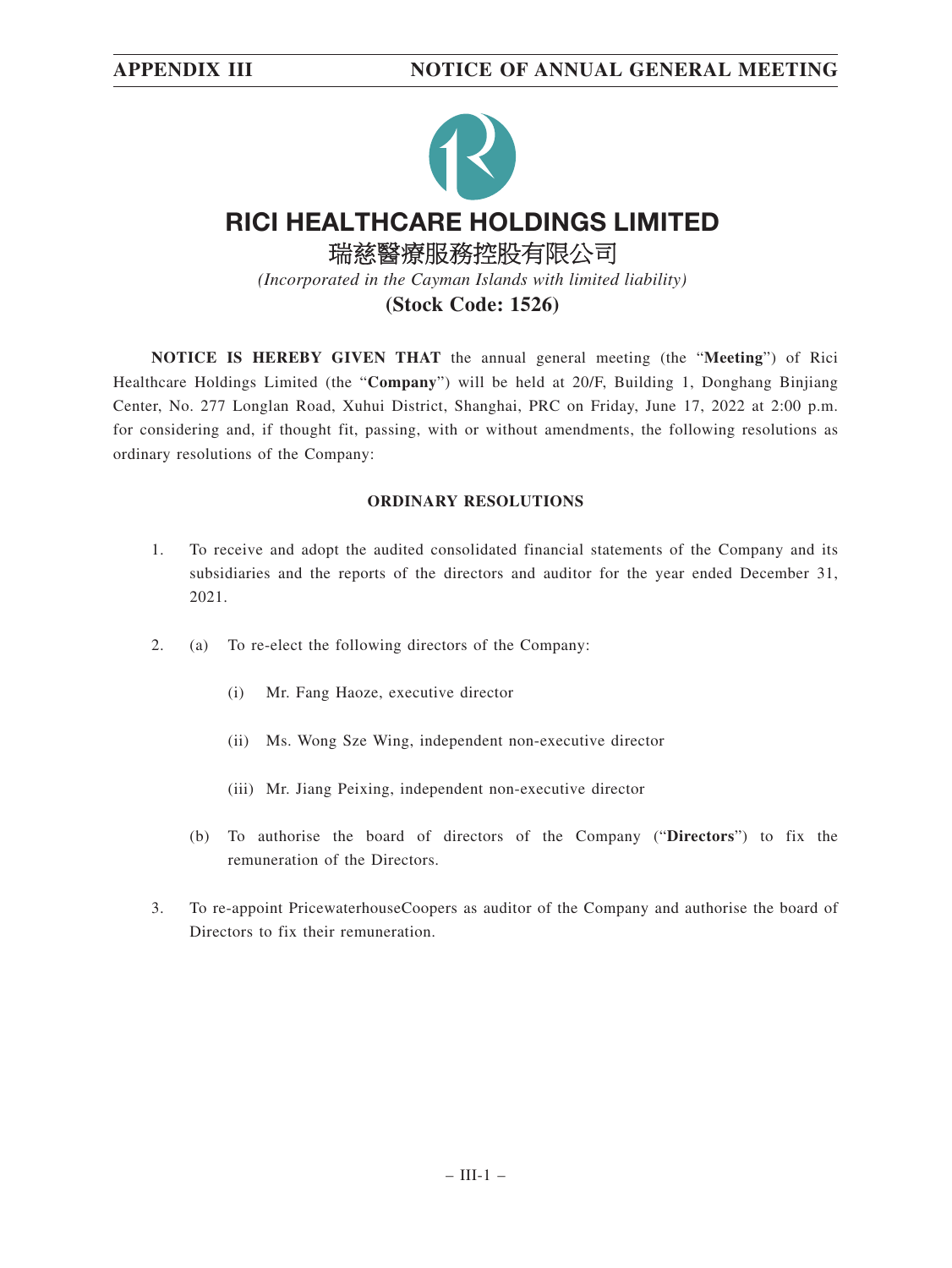4. To consider and, if thought fit, pass the following resolutions as ordinary resolutions:

### (A) "**That**:

- (i) subject to paragraph (iii) below, the exercise by the Directors during the Relevant Period (as hereinafter defined) of all the powers of the Company to allot, issue or otherwise deal with additional shares in the capital of the Company and to make or grant offers and/or agreements which may require the exercise of such powers be and is hereby generally and unconditionally approved;
- (ii) the approval in paragraph (i) of this resolution above shall be in addition to any other authorisation given to the Directors and shall authorise the Directors during the Relevant Period (as hereinafter defined) to make or grant offers, agreements and/or options which may require the exercise of such power after the end of the Relevant Period;
- (iii) the aggregate nominal amount of share capital allotted or agreed conditionally or unconditionally to be allotted (whether pursuant to options or otherwise) by the Directors during the Relevant Period (as hereinafter defined) pursuant to paragraph (i) of this resolution above, otherwise than pursuant to (1) a Rights Issue (as hereinafter defined); or (2) the grant or exercise of any option under the option scheme of the Company or any other option, scheme or similar arrangement for the time being adopted for the grant or issue to the directors, officers and/or employees of the Company and/or any of its subsidiaries of shares or rights to acquire shares of the Company; or (3) any scrip dividend or similar arrangement providing for the allotment of shares in lieu of the whole or part of a dividend on shares of the Company in accordance with the articles of association of the Company in force from time to time; or (4) any issue of shares in the Company upon the exercise of rights of subscription or conversion under the terms of any existing convertible notes issued by the Company or any existing securities of the Company which carry rights to subscribe for or are convertible into shares of the Company, shall not exceed the aggregate of 20 per cent of the aggregate nominal amount of share capital of the Company in issue as at the date of passing this resolution and the said approval shall be limited accordingly; and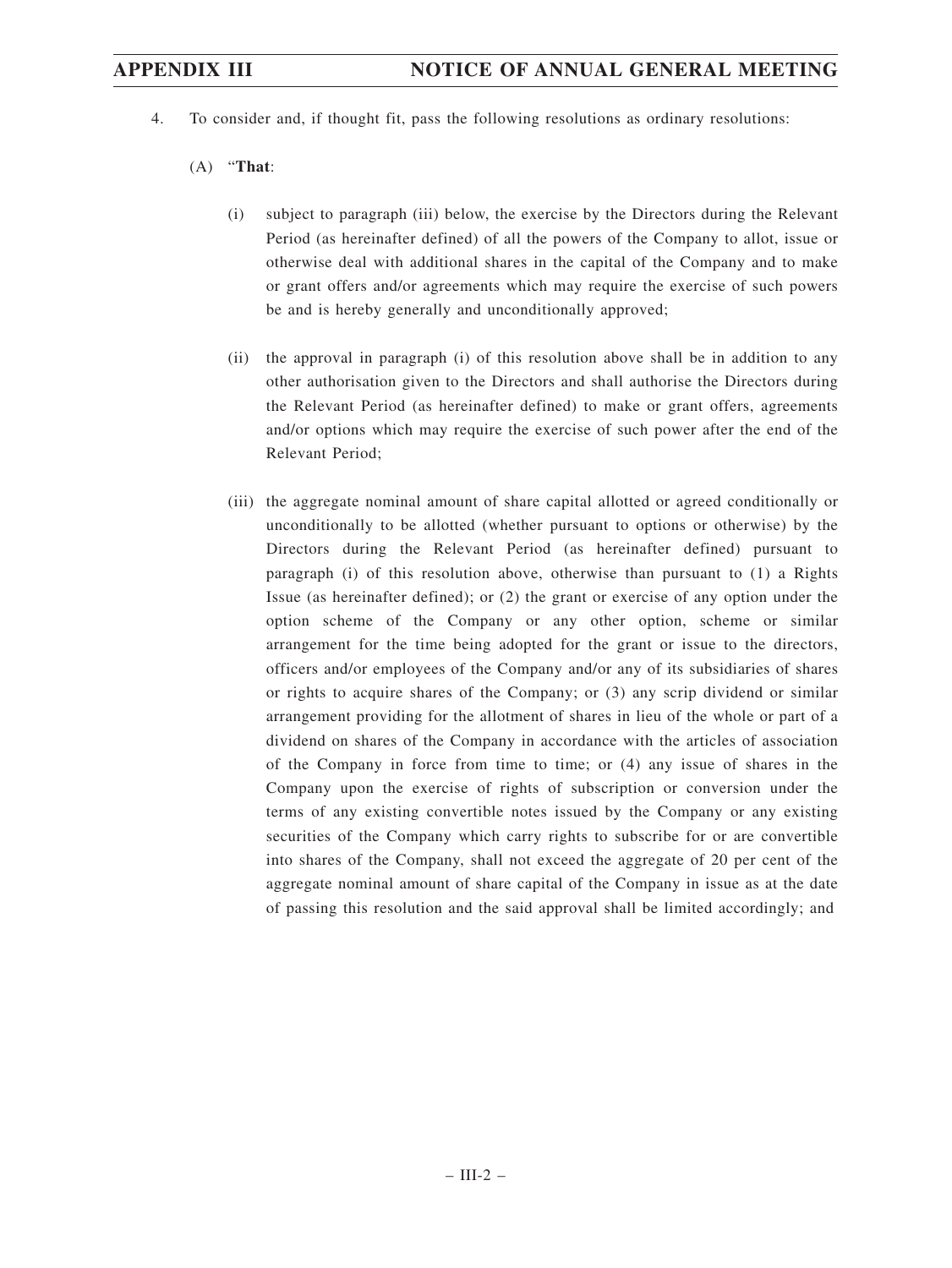- (iv) for the purpose of this resolution:
	- (a) "**Relevant Period**" means the period from the passing of this resolution until whichever is the earliest of:
		- (1) the conclusion of the next annual general meeting of the Company;
		- (2) the expiration of the period within which the next annual general meeting of the Company is required by any applicable laws or the articles of association of the Company to be held; and
		- (3) the revocation or variation of the authority given under this resolution by an ordinary resolution of the shareholders of the Company in general meeting; and
	- (b) "**Rights Issue**" means an offer of shares in the capital of the Company, or an offer or issue of warrants, options or other securities giving rights to subscribe for shares, open for a period fixed by the Directors to holders of shares in the capital of the Company or any class thereof whose names appear on the register of members on a fixed record date in proportion to their then holdings of such shares or class thereof (subject to such exclusion or other arrangements as the Directors may deem necessary or expedient in relation to fractional entitlements or, having regard to any restrictions or obligations under the laws of, or the requirements of, or the expense or delay which may be involved in determining the exercise or extent of any restrictions or obligations under the laws of, or the requirements of, any jurisdiction applicable to the Company, any recognised regulatory body or any stock exchange applicable to the Company)."

### (B) "**That**:

(i) subject to paragraph (iii) below, the exercise by the Directors during the Relevant Period (as hereinafter defined) of all the powers of the Company to repurchase shares of the Company on The Stock Exchange of Hong Kong Limited (the "**Stock Exchange**") or on any other stock exchange on which the shares of the Company may be listed and recognised for this purpose by the Securities and Futures Commission of Hong Kong (the "**SFC**") and the Stock Exchange under the Code on Share Buy-backs issued by the SFC and, subject to and in accordance with all applicable laws and the Rules Governing the Listing of Securities on the Stock Exchange (the "**Listing Rules**"), be and is hereby generally and unconditionally approved;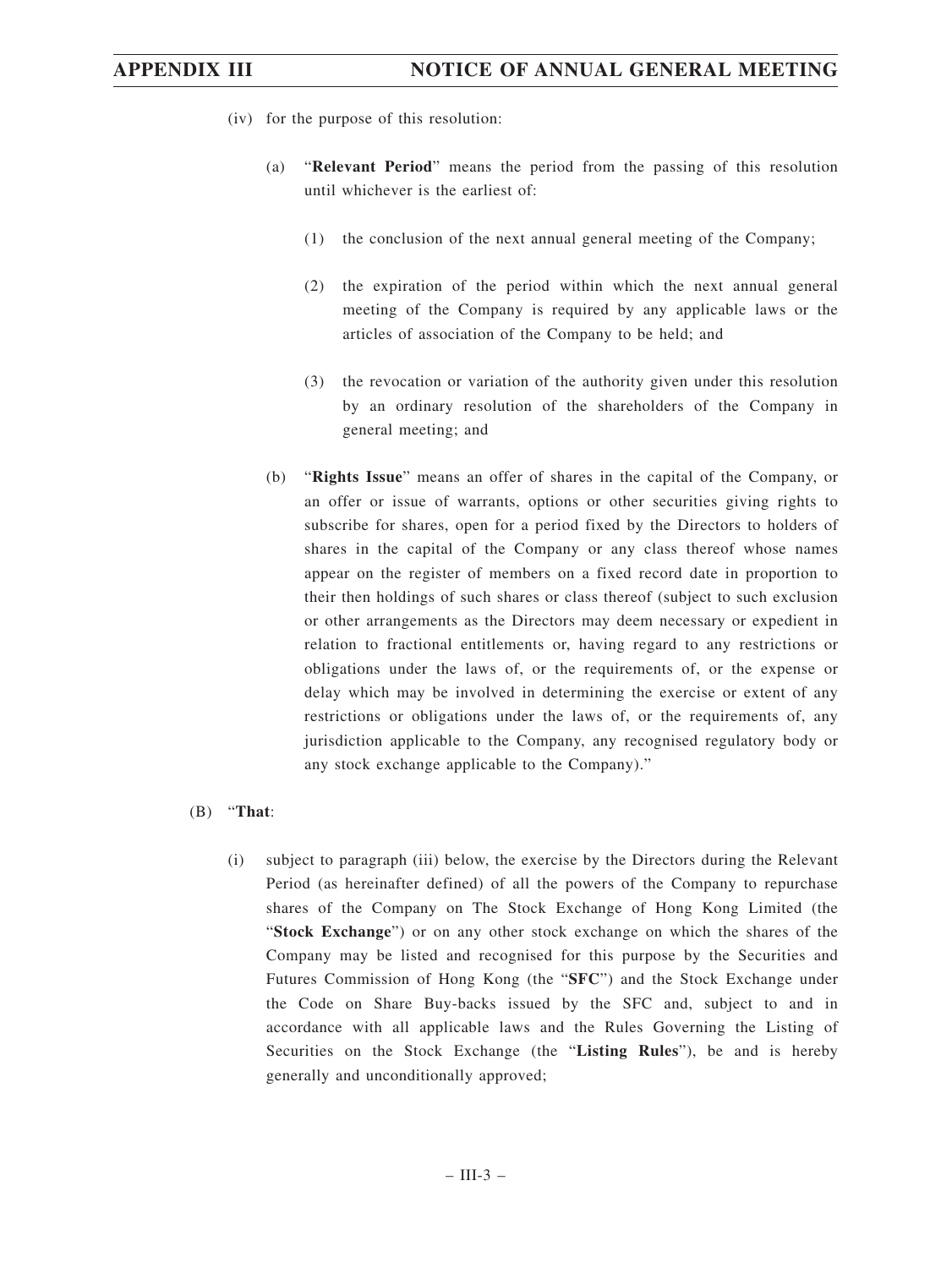- (ii) the approval in paragraph (i) of this resolution above shall be in addition to any other authorisation given to the Directors and shall authorise the Directors on behalf of the Company during the Relevant Period (as hereinafter defined) to procure the Company to repurchase its shares at a price determined by the Directors;
- (iii) the aggregate nominal amount of the shares of the Company, which may be repurchased by the Company during the Relevant Period (as hereinafter defined) pursuant to the approval in paragraph (i) of this resolution above shall not exceed 10 per cent of the aggregate nominal amount of the share capital of the Company in issue as at the date of passing of this resolution, and the said approval shall be limited accordingly;
- (iv) subject to the passing of each of the paragraphs (i), (ii) and (iii) of this resolution, any prior approvals of the kind referred to in paragraphs (i), (ii) and (iii) of this resolution which had been granted to the Directors and which are still in effect be and are hereby revoked; and
- (v) for the purpose of this resolution:

"**Relevant Period**" means the period from the passing of this resolution until whichever is the earliest of:

- (a) the conclusion of the next annual general meeting of the Company;
- (b) the expiration of the period within which the next annual general meeting of the Company is required by any applicable laws or the articles of association of the Company to be held; and
- (c) the revocation or variation of the authority given under this resolution by an ordinary resolution of the shareholders of the Company in general meeting."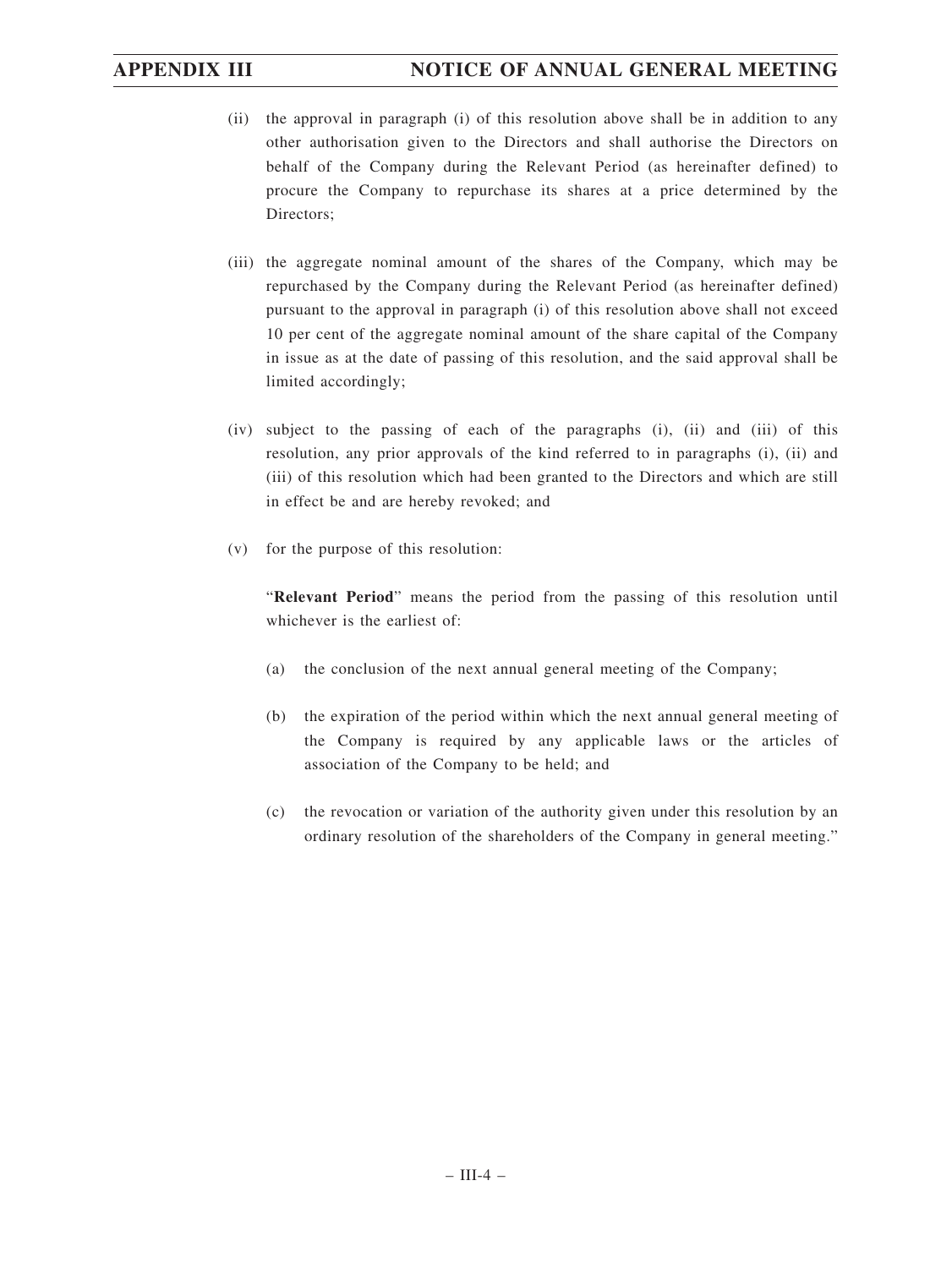(C) "**That** conditional upon the resolutions numbered 4(A) and 4(B) set out in the notice convening this meeting being passed, the general mandate granted to the Directors to exercise the powers of the Company to allot, issue and otherwise deal with new shares of the Company and to make or grant offers and agreements which might require the exercise of such powers pursuant to the ordinary resolution numbered 4(A) set out in the notice convening this meeting be and is hereby extended by the addition to the aggregate nominal amount of the share capital of the Company which may be allotted or agreed conditionally or unconditionally to be allotted by the Directors pursuant to such general mandate of an amount representing the aggregate nominal amount of the share capital of the Company repurchased by the Company under the authority granted pursuant to ordinary resolution numbered 4(B) set out in the notice convening this meeting, provided that such extended amount shall not exceed 10 per cent of the aggregate nominal amount of the share capital of the Company in issue as at the date of passing of this resolution."

> By Order of the Board **Rici Healthcare Holdings Limited Fang Yixin** *Chairman and Chief Executive Officer*

Shanghai, the PRC, April 29, 2022

*Registered Office:* 4th Floor, Harbour Place 103 South Church Street P.O. Box 10240 Grand Cayman KY1-1002 Cayman Islands

*Principal place of business in Hong Kong:* Unit 2413A, 24/F Tower One, Lippo Centre 89 Queensway Admiralty, Hong Kong